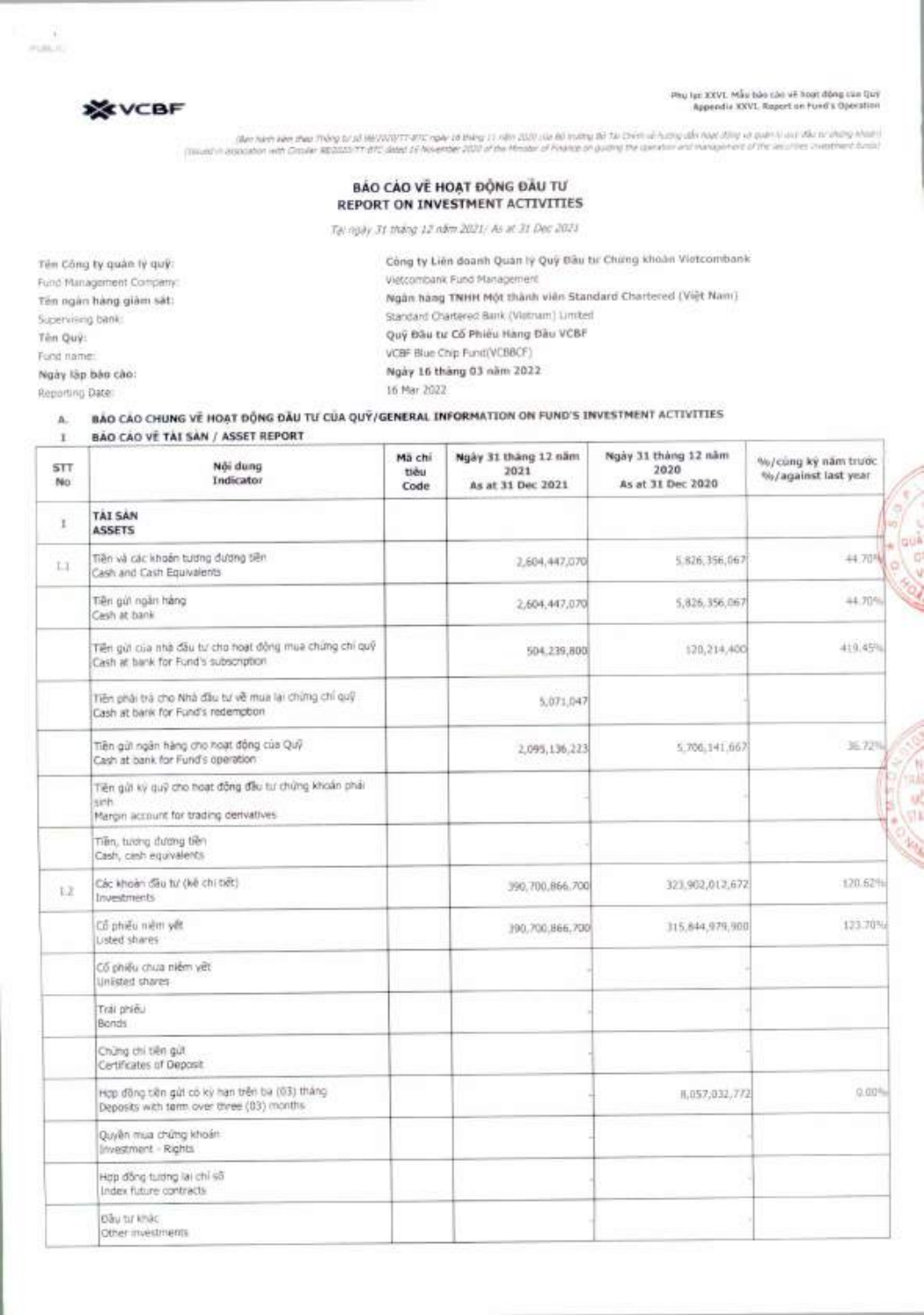r.

| <b>STT</b><br>No. | Nội dung<br>Indicator                                                                                                      | Mã chi<br>tiêu<br>Code | Ngày 31 tháng 12 năm<br>2021<br>As at 31 Dec 2021 | Ngày 31 tháng 12 năm<br>2020<br>As at 31 Dec 2020 | %/cung ky năm trước<br>%/against last year |
|-------------------|----------------------------------------------------------------------------------------------------------------------------|------------------------|---------------------------------------------------|---------------------------------------------------|--------------------------------------------|
|                   | Hợp đồng mua lai đảo ngược<br>Reverse repo contracts                                                                       |                        |                                                   |                                                   |                                            |
| L3                | Thu từ cho thuế tiết động sản đầu tư (không ấp dụng)<br>Receivables from rontal of investment property (not<br>applicable) |                        |                                                   |                                                   |                                            |
| 1.4               | Có túc, trài túc dước nhân<br>Dividend, Coupon receivables                                                                 |                        | 826.861,200                                       | 1,168,000                                         | 70792.91%                                  |
|                   | Phải thu cổ tức<br>Dividend receivables                                                                                    |                        | 826, 861, 200                                     | 1,168,000                                         | 70792.91%                                  |
|                   | Phải thu trái tức<br>Coupon receivables                                                                                    |                        |                                                   |                                                   |                                            |
| 1.5               | Lài dước nhân<br>Intenest receivables                                                                                      |                        |                                                   | 148,514,292                                       | 0.00%                                      |
|                   | Phải thu Gi tiên gui<br>Interest receivable from bank deposits                                                             |                        |                                                   | 148,514,292                                       | 0.00111                                    |
|                   | Phải thu lãi chứng chỉ tiền giớ<br>Interest receivable from Certificates of Deposit:                                       |                        |                                                   |                                                   |                                            |
|                   | Phải thu lãi hợp đồng mua lại đào ngược<br>Interest receivable from reverse repo contracts                                 |                        |                                                   |                                                   |                                            |
| 1.6               | Tiền bản bất động sản chở thu (không áp dụng)<br>Real Estate Proceeds Receivables (not applicale)                          |                        |                                                   |                                                   | EN DO                                      |
| 1.7               | Tiền bản chứng khoản chở thu<br>Securities Trading Receivables                                                             |                        |                                                   |                                                   | <b>UNG K</b><br>STOOM                      |
| $1.8 -$           | Các khoản phải thu khác<br>Other Receivables                                                                               |                        |                                                   |                                                   |                                            |
|                   | Dự phòng giảm giá tài sản nhận thế chấp<br>Impairment of devaluation of pledged assets                                     |                        |                                                   |                                                   |                                            |
|                   | Dự phòng nơ phái thu khó đòi<br>Provision for doubtful debt                                                                |                        |                                                   |                                                   |                                            |
|                   | Các khoản phải thu khác<br>Other Receivables                                                                               |                        |                                                   |                                                   |                                            |
| 5.9               | Các tái sán khác<br>Other Assets                                                                                           |                        |                                                   |                                                   |                                            |
| I.10              | TONG TAI SAN<br><b>TOTAL ASSETS</b>                                                                                        |                        | 394,132,174,970                                   | 329,878,051,031                                   | 119.48%                                    |
| п                 | NO<br><b>LIABILITIES</b>                                                                                                   |                        |                                                   |                                                   |                                            |
| 11.1              | Tiền phải thanh toán mua bất động sản (không áp dụng)<br>Real Estate Trading Payables (not applicable)                     |                        |                                                   |                                                   |                                            |
| 11.2              | Tiện phải thanh toán mua chứng khoản<br>Securities Trading Payables                                                        |                        |                                                   |                                                   |                                            |
| 11.3.             | Các khoản phải trà khác<br>Other Payables                                                                                  |                        | 1,484,668,211                                     | 881,166,257                                       | 168.49%                                    |
|                   | Phái trà nhà đầu từ<br>Payables to investors.                                                                              |                        | 509, 310, 847                                     | 120,214,400                                       | 423.67%                                    |
|                   | Phải trẻ cho nhà đầu tư chở mua chúng chi quỹ<br>Subscription Pending allotment                                            |                        | 504,239,800                                       | 120,214,400                                       | 419.45%                                    |
|                   | Phái trà nhà đầu tư trên tài sản giữ hồ<br>Payables to investors for investment bought on behalf                           |                        |                                                   |                                                   |                                            |
|                   | Phái trá rha đầu tư trên cổ từc đã thu-<br>Payables to investors for collected dividend                                    |                        |                                                   |                                                   |                                            |
|                   | Phải trả cho Nhà đầu tư về mua lại chứng chỉ quỹ<br>Redemption payable to investors:                                       |                        | 5.071,047                                         |                                                   |                                            |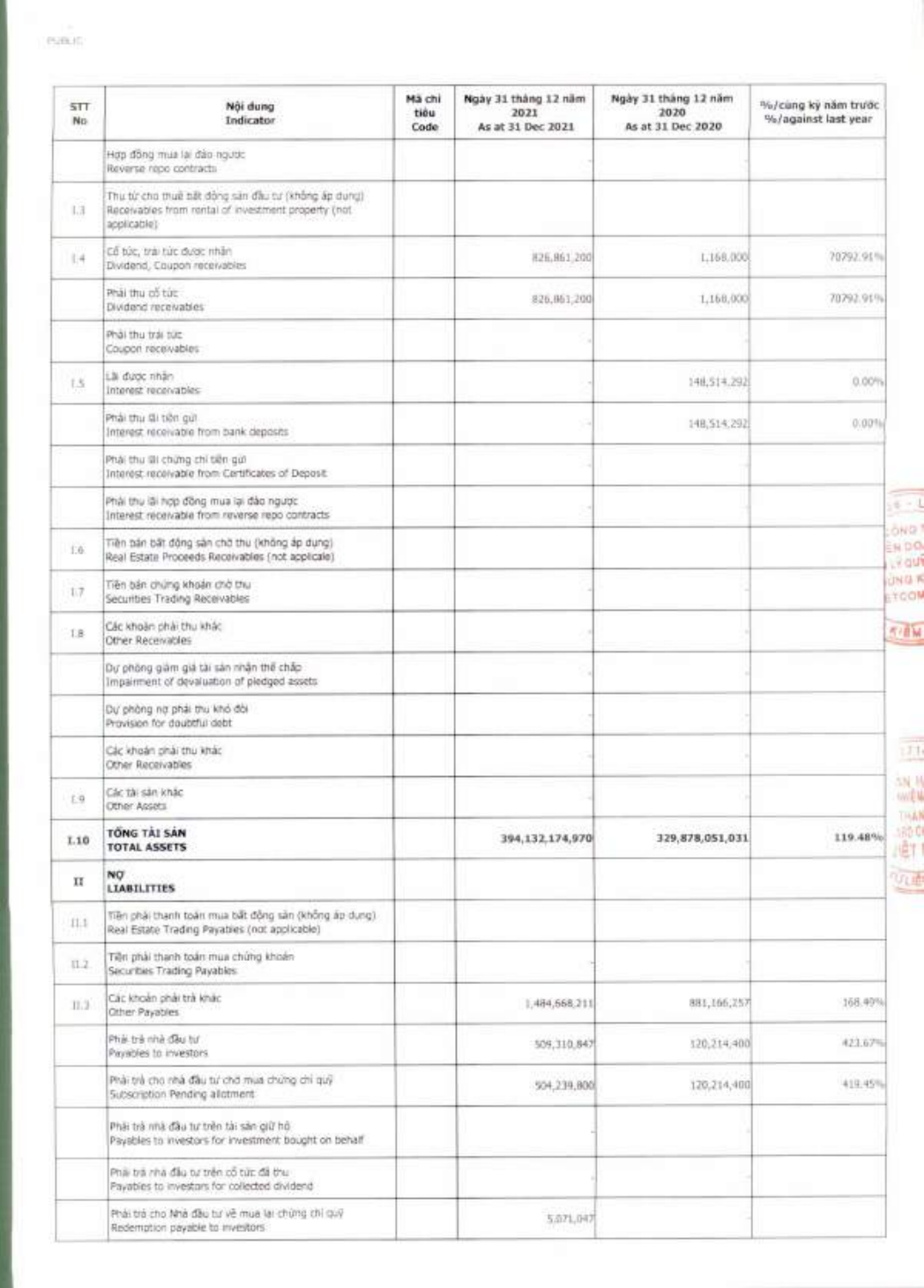| <b>STT</b><br>No. | Nói dung<br>Indicator                                                                                                                                                                  | Mã chi<br>tiêu<br>Code | Ngày 31 tháng 12 năm<br>2021<br>As at 31 Dec 2021 | Ngày 31 tháng 12 năm<br>2020<br>As at 31 Dec 2020 | %/cung ky nam trước<br>%/against last year |
|-------------------|----------------------------------------------------------------------------------------------------------------------------------------------------------------------------------------|------------------------|---------------------------------------------------|---------------------------------------------------|--------------------------------------------|
|                   | Thuế và các khoản phải nộp Nhà nước.<br>Tax payables and obligations to the State Budget                                                                                               |                        | 29.576.324                                        | 15,889.164                                        | 186.14%                                    |
|                   | Phải trà phi phát hành, mua lại chứng chi quỹ cho Đại lý<br>phần phối và Công ty quản lý quỹ<br>Subscription and Redemption fee payable to distributors<br>and Fund Maragement Company |                        | 191,084,460                                       | 77,288,528                                        | 247.24%r                                   |
|                   | Phải trả thu nhập cho nhà đầu tư<br>Income payable to investors                                                                                                                        |                        |                                                   |                                                   |                                            |
|                   | Phải trả thủ lạo Bạn đại diện quỹ<br>Remuneration Payable to Fund's Board of Representatives                                                                                           |                        |                                                   |                                                   |                                            |
|                   | Phái trả phí quản lý cho công ty quản lý quỹ<br>Management fee payable                                                                                                                 |                        | 612.396,580                                       | 451,114,165                                       | 135.75%                                    |
|                   | Phải trả phi quản trị quỹ<br>Fund Administration fee payable                                                                                                                           |                        | 19,800,000                                        | 19,890,000                                        | 300.00%                                    |
|                   | Phải trả phí giám sát<br>Supervisory service fee payable                                                                                                                               |                        | 19,800,000                                        | 19,890,000                                        | 100.00%                                    |
|                   | Phi glap dich<br>Transaction fee                                                                                                                                                       |                        |                                                   |                                                   |                                            |
|                   | Phải trả chí môi giới<br>Brokerage fee payable                                                                                                                                         |                        |                                                   |                                                   |                                            |
|                   | Phải trả phí phát hành thanh toán bộ trừ chứng khoán<br>Clearing Settlement fee payable                                                                                                |                        |                                                   |                                                   |                                            |
|                   | Trịch trước phi lưu ký tài sán Quỹ mớ<br>Accrued expense for Custodian fee                                                                                                             |                        | 19,100,000                                        | 20,860.000                                        | 91.56%                                     |
|                   | Phi lưu kỳ - bảo quản tài sản<br>Custodian service - Safe Custody Fee                                                                                                                  |                        | 18,000,000                                        | 18,000,000                                        | 100.00%                                    |
|                   | Phi lưu kỳ - giao dịch chứng khoản<br>Custodian service - Transaction fee                                                                                                              |                        | 1,100,000                                         | 2,860,000                                         | 38.46%                                     |
|                   | Phí lưu kỹ cho chúng khoản cơ sở, phí quân lý vị thế và tài<br>sản phái sinh trả cho VSD<br>Custodian service - Depository fee, Position and Margin<br>management fee paid to VSD      |                        |                                                   |                                                   |                                            |
|                   | Phải trà chi kiểm toàn:<br>Audit fee payable                                                                                                                                           |                        | 72,600,000                                        | 145,200,000                                       | 50.00%                                     |
|                   | Phải trả phi họp đại hội thường niên<br>General meeting expense payable.                                                                                                               |                        |                                                   |                                                   |                                            |
|                   | Phái trả phi báo cáo thường niên<br>Annual report fee payable                                                                                                                          |                        |                                                   |                                                   |                                            |
|                   | Phái trả phi dịch vụ đại lý chuyển nhượng<br>Transfer Agency fee payable                                                                                                               |                        | 11,000,000                                        | 11,000.000                                        | 100.00%                                    |
|                   | Dự chi chi tinh giá trị tài sản rông tham chiếu (INAV) cho<br>HOSE<br>Service fee payable to HOSE for calculating INAV                                                                 |                        |                                                   |                                                   |                                            |
|                   | Dự chi phi cấp quyền sử dụng chỉ số cho HOSE<br>Authorising index service fee payable to HOSE                                                                                          |                        |                                                   |                                                   |                                            |
|                   | Phili trailchac<br>Other payables                                                                                                                                                      |                        |                                                   |                                                   |                                            |
|                   | Phải trà phí báo giái<br>Price feed fee payable                                                                                                                                        |                        |                                                   |                                                   |                                            |
|                   | Trích trước phí công tác, họp của ban đại diện<br>Accrued expense for Fund's Board of Representatives.<br>traveling, meeting                                                           |                        |                                                   |                                                   |                                            |
|                   | Trích trước phí quân lý thuông niên trà UBCKNN<br>Account expense for Annual Management Fee pay to SSC                                                                                 |                        |                                                   |                                                   |                                            |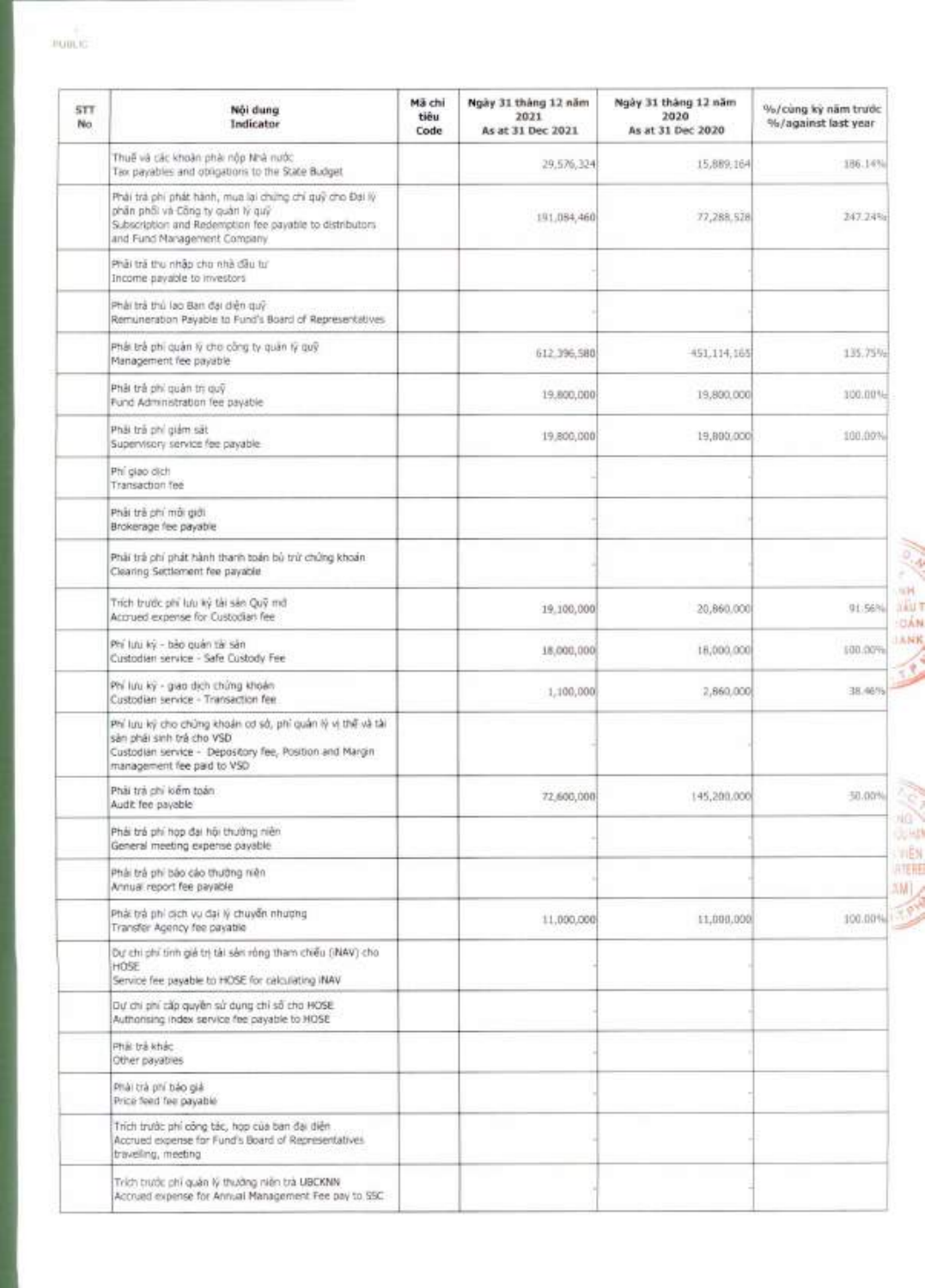| STT<br>No. | Női dung<br>Indicator                                                               | Mã chi<br>tieu.<br>Code | Ngày 31 tháng 12 năm<br>2021<br>As at 31 Dec 2021 | Ngày 31 tháng 12 năm<br>2020<br>As at 31 Dec 2020 | %/cung ky nam trutic<br>46/against last year |
|------------|-------------------------------------------------------------------------------------|-------------------------|---------------------------------------------------|---------------------------------------------------|----------------------------------------------|
|            | Phải trà khác<br>Other payables                                                     |                         |                                                   |                                                   |                                              |
|            | Vay ngân hạn - hợp đồng répo<br>Short-berm loans - Repo contracts                   |                         |                                                   |                                                   |                                              |
|            | Gồc hợp đồng repo:<br>Principal of repo contracts                                   |                         |                                                   |                                                   |                                              |
|            | Trich trude tli vay right han<br>Accrued Interest Expense                           |                         |                                                   |                                                   |                                              |
|            | Gốc vay ngắn han<br>Principal of Short-term loans                                   |                         |                                                   |                                                   |                                              |
| IL4        | <b>TONG NO</b><br><b>TOTAL LIABILITIES</b>                                          |                         | 1,484,668,211                                     | 881,166,257                                       | 168.49%                                      |
|            | Tài sán ròng ola Quỹ ( = 1.10 - 11.4)<br>Net Asset Value ( = 1.10 - 11.4)           |                         | 392.647.506,759                                   | 328,996,884,774                                   | 119.35%                                      |
|            | Tổng số chứng chỉ quỹ đang lưu hành<br>Total Clubstanding Fund Certificates         |                         | 13,330,784.6%                                     | 15.409,213.95                                     | 86.51%                                       |
|            | Giá trị tài sản ròng trên một chứng chỉ quỹ<br>Net Asset Value per Fund Certificate |                         | 29,454.19                                         | 21,350.65                                         | 137.95%                                      |

#### Đại diện có thẩm quyền của Ngân hàng giảm sát

Authorities Representative of Supervisory Bank NGAN HANG  $\sim$ TRACK MIEN HOU HAN 15 MOT THANH VIEN ä **STAKOLATO CHARTER** ¥. (VIÊT NAM) C **VI IEM** 

Ngân hàng TNHH MTV Standard Chartered (Việt Nam) Bùi Thị Huyền Trang Phò phòng Dịch vụ Quân trị và Giám sát Quỹ

#### Đại diện có thẩm quyền của Công ty quản lý Quỹ

Authorised Representative of Fund Management Company



Công ty Liên doanh Quản lý Quý Đầu tư Chứng khoản Vietcombank Bùi Sỹ Tân

Phố Tổng Giám Đốc

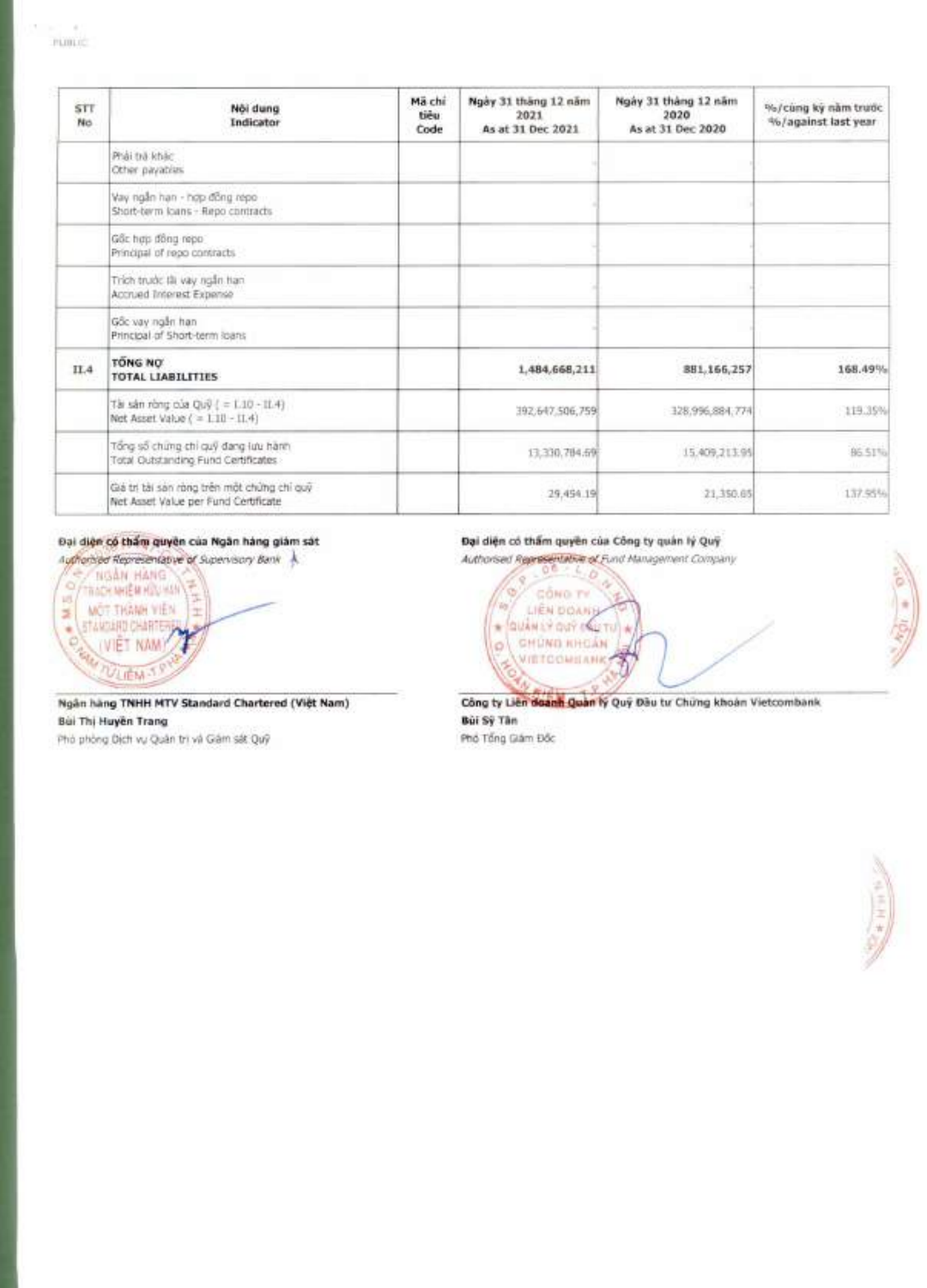PUBLIC



Phu lạc XXVI. Mẫu bản cán về hoạt động của Quỹ **Appendix XXVI. Report on Fund's Operation** 

(Ban harm kem then Thiing [1/55 98/2020/7T-8TC ngay 16 thong 11 nom 2020 cUa Bu truking BO Tai Chinh ve hudng dan hoot Ong va guan ly guy dau chohg khoan) (Issued in association with Circular 98/2020/7T-BTC dated 16 November 2020 of the Minister of Finance on guiding the operation and management of the securities investment funds)

### **BÁO CÁO VỀ HOAT ĐỒNG ĐẦU TƯ REPORT ON INVESTMENT ACTIVITIES**

Nam 2021/ Year 2021

Ten Công ty quân lý quỹ: Fund Management Company: **Ten ngan hang giam sat:**  Supervising bank: **Ten Quit:**  Fund name: **Ngay lap boo coo:**  Reporting Date:

Công ty Liên doanh Quân lý Quỹ Đầu tư Chứng khoản Vietcombank Vietcombank Fund Management **Ngfin hang TNHH Met thanh vien Standard Chartered (Viet Nam)**  Standard Chartered Bank (Vietnam) Limited **Quit Deu to Co Phieu Hang Dau VCBF**  VCBF Blue Chip Fund(VCBBCF) **Ngay 16 thong 03 nom 2022**  16 Mar 2022

#### A. BÁO CÁO CHUNG V**Ě HOAT ĐỒNG ĐẦU TƯ CỦA QUÝ/GENERAL INFORMATION** ON FUND'S INVESTMENT ACTIVITIES II **BAO CAO BET QUA HOAT DONG / PROFIT AND LOSS REPORT**

| <b>STT</b><br>No | Nội dung<br>Indicator                                                                                                                                                                                                                                     | Mã chi tiêu<br>Code | Näm 2021<br>Year 2021 | Näm 2020<br>Year 2020 | Lũy kế từ đầu năm<br><b>Accumulated from</b><br>beginning of year |
|------------------|-----------------------------------------------------------------------------------------------------------------------------------------------------------------------------------------------------------------------------------------------------------|---------------------|-----------------------|-----------------------|-------------------------------------------------------------------|
| 1                | Thu nhập từ hoạt động đầu tư<br><b>Income from Investment Activities</b>                                                                                                                                                                                  |                     | 7,142,131,488         | 10,828,480,802        | 7,142,131,488                                                     |
| 1                | Thụ từ bất động sản cho thuế (không áp dụng)<br>Income from rental property (not applicable)                                                                                                                                                              |                     |                       |                       |                                                                   |
| ž.               | Co turc, trai turc duroc nhân<br>Dividend income, interest income from bonds                                                                                                                                                                              |                     | 6,770,655,317         | 8,586,537,433         | 6,770,655.317                                                     |
|                  | Cổ từc được nhân<br>Dividends income-                                                                                                                                                                                                                     |                     | 6,770,655,317         | 8,586,537,433         | 6,770,655.317                                                     |
|                  | Trai tức được nhân<br>Interest income from bonds                                                                                                                                                                                                          |                     |                       |                       |                                                                   |
| ï                | Lai duoc nhân.<br>Interest income                                                                                                                                                                                                                         |                     | 90,705,574            | 2,084,485,908         | 90,705,574                                                        |
|                  | Lili biki qut ngibi hang<br>Interest income from bank deposits                                                                                                                                                                                            |                     | 90,705.574            | 2,084,485,908         | 90.705.574                                                        |
|                  | Elii chứng chỉ tiền giới<br>Interest income from Certificates of Deposit                                                                                                                                                                                  |                     |                       |                       |                                                                   |
|                  | Lài hợp đồng mua lại đảo ngược<br>Interest income from reverse repo contracts                                                                                                                                                                             |                     |                       |                       |                                                                   |
| ä                | Các khoán thu nhập khác<br>Other incomes                                                                                                                                                                                                                  |                     | 280.770,597           | 157, 457, 461         | 280, 270, 597                                                     |
|                  | Thu nhấp khác về đầu tự<br>Other investment incomes                                                                                                                                                                                                       |                     |                       |                       |                                                                   |
|                  | Thu nhão khác<br>Other incomes                                                                                                                                                                                                                            |                     | 280,770,597           | 157,457,461           | 280,770,597                                                       |
|                  | Chi phi dự phòng nơ phái thu khó đài về cố túc, tiên lài<br>và xử tỷ tiền thất nơ phải thu khó đòi về cổ tức, tiền lãi<br>Provision expanse for bad dabts from dividends, interest<br>income and written off bad debts from dividends.<br>Interest income |                     |                       |                       |                                                                   |
| $_{\rm II}$      | Chi phi<br><b>Expenses</b>                                                                                                                                                                                                                                |                     | 8,147,283,562         | 7,249,455,068         | 8,147,283,562                                                     |
| t                | Chi phí quản lý trả cho Công ty quân lý quỹ<br>Management Fee paid to Fund Management Company                                                                                                                                                             |                     | 6,659,722,408         | 5,667,352,521         | 6,659,722,408                                                     |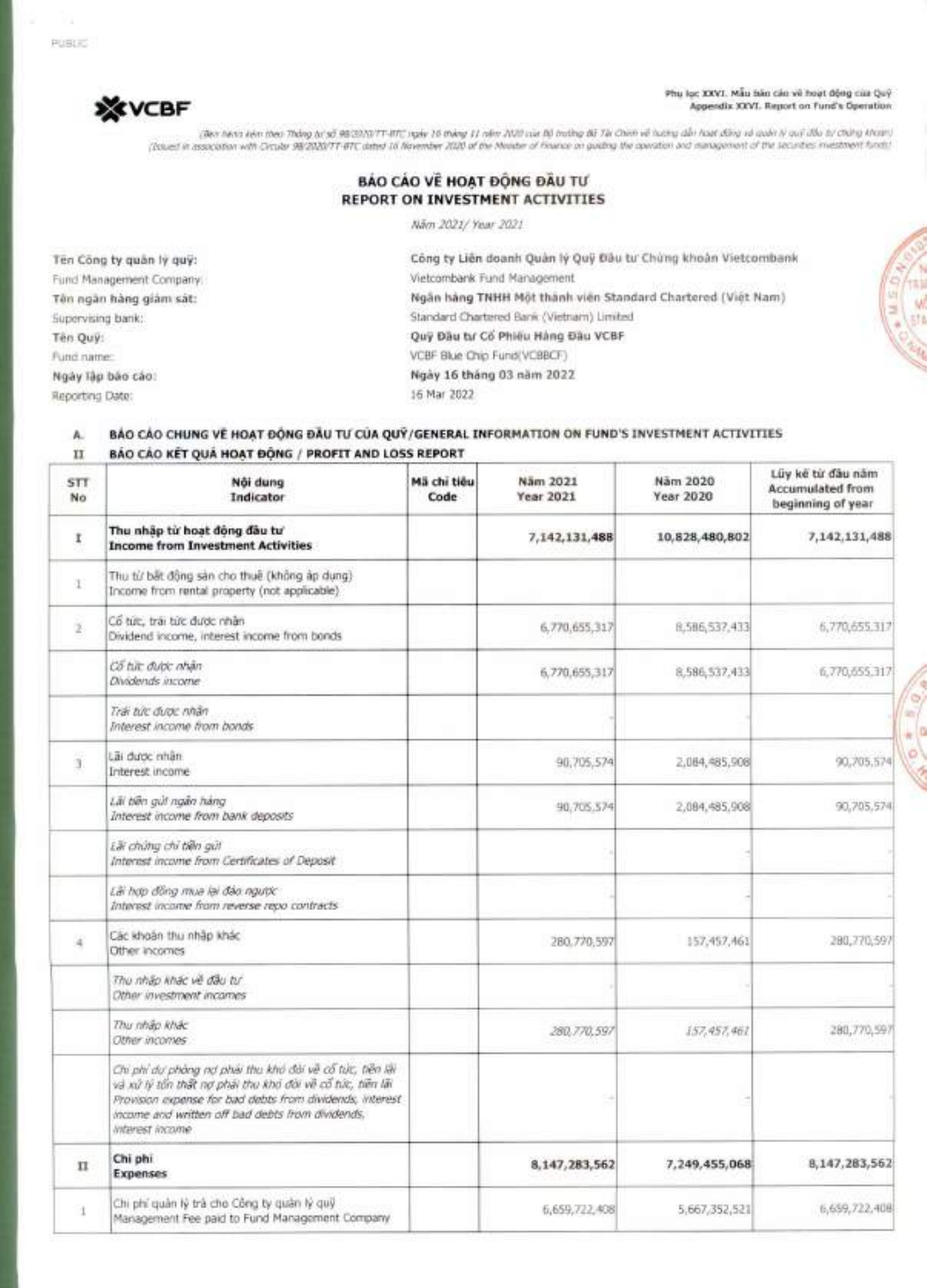| <b>STT</b><br>No.  | Nôi dung<br>Indicator                                                                                                                                                                                                                                                                                                                                                                                                                                                                                                                                                               | Mã chi tiêu<br>Code | Näm 2021<br>Year 2021 | Näm 2020<br>Year 2020 | Lũy kế từ đầu năm<br><b>Accumulated from</b><br>beginning of year |                                                |
|--------------------|-------------------------------------------------------------------------------------------------------------------------------------------------------------------------------------------------------------------------------------------------------------------------------------------------------------------------------------------------------------------------------------------------------------------------------------------------------------------------------------------------------------------------------------------------------------------------------------|---------------------|-----------------------|-----------------------|-------------------------------------------------------------------|------------------------------------------------|
| $\boldsymbol{2}$   | Chi phi lutu kỳ, giảm sát trà cho Ngân hằng Giám sát/V50<br>Custody fee, Supervising fee paid to Supervising<br>Bank/VSD                                                                                                                                                                                                                                                                                                                                                                                                                                                            |                     | 510,285,428           | 547,189,879           | 510,285,428                                                       |                                                |
|                    | Chí phí dịch vụ lưu ký - bảo quân tài sản<br>Custodian service - Safe Custody Fee                                                                                                                                                                                                                                                                                                                                                                                                                                                                                                   |                     | 216,000,000           | 216.000,000           | 216,000.000                                                       | 1714<br>规则                                     |
|                    | Chi phi dich vu lutu ký - giao dịch chútng khoản<br>Custodian service - Transaction fee                                                                                                                                                                                                                                                                                                                                                                                                                                                                                             |                     | 32.450.000            | 60,940,000            | 32,450,000                                                        | 別点量<br>THEN<br>$130 - 0$                       |
|                    | Chi phí dịch vụ luu ký cho chứng khoản cơ sở, phí quân<br>lý vị thể và tài sản phải sinh trả cho VSD<br>Custodian service - Depository fee, Position and Margin<br>management fee paid to VSD                                                                                                                                                                                                                                                                                                                                                                                       |                     | 24,235,428            | 32,649,879            | 24,235,428                                                        | <b>VÊT</b><br>VUE                              |
|                    | Chi phi giám sát<br>Supervisory fee                                                                                                                                                                                                                                                                                                                                                                                                                                                                                                                                                 |                     | 237,600.000           | 237,600,000           | 237.600,000                                                       |                                                |
| ä                  | Chi phí quản trị quỹ và các chi phí khác mà công ty quản<br>lý quỹ trà cho tổ chức cung cấp dịch vụ có liên quan<br>Fund Administration Fee, and other fees paid to relevant<br>Fund's service providers                                                                                                                                                                                                                                                                                                                                                                            |                     | 369,600,000           | 369,600,000           | 369,600,000                                                       |                                                |
|                    | Chi phi quản trị Quỹ<br>Fund Administration Fee-                                                                                                                                                                                                                                                                                                                                                                                                                                                                                                                                    |                     | 237,600,000           | 237,600,000           | 237,600.000                                                       |                                                |
|                    | Chi phí dịch vụ Đại lý Chuyển nhường<br>Transfer Agency Fee                                                                                                                                                                                                                                                                                                                                                                                                                                                                                                                         |                     | 132,000,000           | 132,000,000           | 132,000,000                                                       |                                                |
| $\mathcal{A}$      | Chi phí dịch vu quản lý bất động sản (không áp dụng)<br>Real Estate Management Service fee (not applicable)                                                                                                                                                                                                                                                                                                                                                                                                                                                                         |                     |                       |                       |                                                                   |                                                |
| $\leq$             | Chi phi dịch vụ định giá bất động sản (không áp dụng)<br>Real estate valuation service fees (not applicable)                                                                                                                                                                                                                                                                                                                                                                                                                                                                        |                     |                       |                       |                                                                   |                                                |
| $\hat{\mathbf{b}}$ | Chi phí kiếm toàn trà cho tổ chức kiếm toán<br>Audit fee                                                                                                                                                                                                                                                                                                                                                                                                                                                                                                                            |                     | 145,200,000           | 145,200,000           | 145,200,000                                                       |                                                |
|                    | Chi phí dịch vụ tư vấn pháp lý, dịch vụ bảo giả và các<br>dịch vụ hợp lý khác, thù lạo trà cho ban đại diện quỹ<br>Legal consultancy expenses, price feed fee, other valid<br>expenses, remuneration paid to Fund's Board of<br>Representatives                                                                                                                                                                                                                                                                                                                                     |                     | 120,000,000           | 120:000.000           | 120,000,000 : ENT                                                 | <b>ANGERS</b><br><b>BACINE</b><br><b>AretO</b> |
|                    | Thủ lạo Ban dai diện Quỹ<br>Remuneration of Fund's Board of Representatives                                                                                                                                                                                                                                                                                                                                                                                                                                                                                                         |                     | 120,000,000           | 120,008,000           | 120,000.000                                                       |                                                |
|                    | Chi phi cung cấp bảo giá chứng khoản<br>Price feed fee                                                                                                                                                                                                                                                                                                                                                                                                                                                                                                                              |                     |                       |                       |                                                                   |                                                |
|                    | Chi phi dich vụ tư văn pháp lý<br>Legal consultancy expenses                                                                                                                                                                                                                                                                                                                                                                                                                                                                                                                        |                     |                       |                       |                                                                   |                                                |
| 在                  | Chi phi dự tháo, in ân, gửi bản cáo bạch, bản cáo bạch<br>tóm tất, báo cáo tài chính, xác nhận giao dịch, sao kê tài<br>khoản và các tài liệu khác cho nhà đầu tu; chi phí công<br>bố thông tin của quỹ; chi phí tổ chức họp đại hồi nhà<br>dau tu, ban dai diện quy<br>Fee for drafting, printing, distribution of prospectus,<br>summarised prospectus, financial statements,<br>transaction confirmations, account statements and other<br>documents to investors; information disclosure fee; fee<br>for organising annual general meeting, board of<br>representatives meeting |                     | 39.174,880            | 46,089,237            | 39,174,880                                                        |                                                |
|                    | Chi phi hop Dai hội Quỹ<br>Meeting exponses                                                                                                                                                                                                                                                                                                                                                                                                                                                                                                                                         |                     | 38, 392, 213          | 46,089,237            | 38,392,213                                                        |                                                |
|                    | Chi phi bao cáo thương niên<br>Annual report expenses                                                                                                                                                                                                                                                                                                                                                                                                                                                                                                                               |                     |                       |                       |                                                                   |                                                |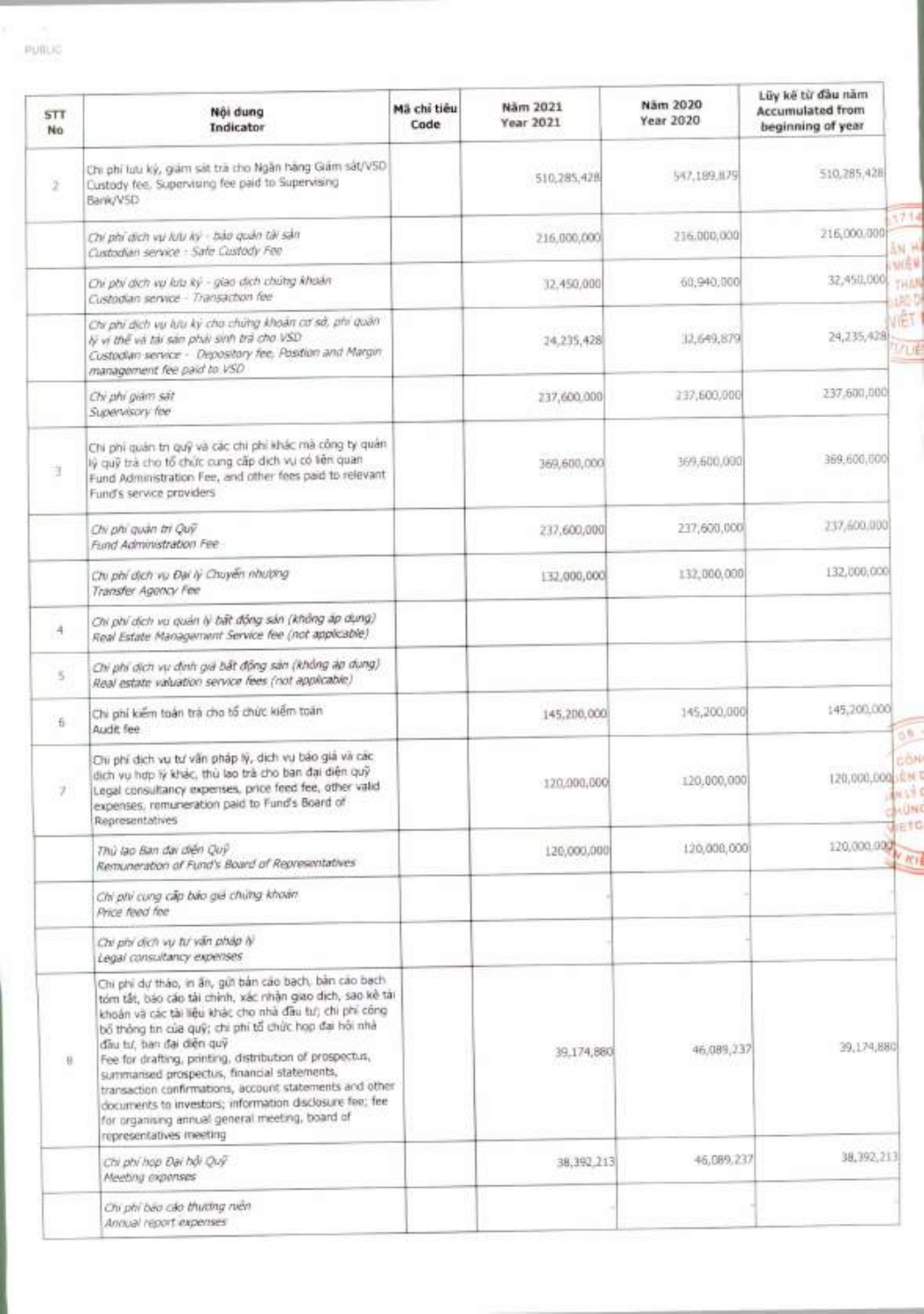2

| <b>STT</b><br>No | Nội dung<br>Indicator                                                                                                                                                                                 | Mã chi tiêu<br>Code | Năm 2021<br>Year 2021 | Nám 2020<br>Year 2020 | Lũy kế từ đầu năm<br><b>Accumulated from</b><br>beginning of year. |
|------------------|-------------------------------------------------------------------------------------------------------------------------------------------------------------------------------------------------------|---------------------|-----------------------|-----------------------|--------------------------------------------------------------------|
|                  | Chi phi họp, công tác của Ban đại điện<br>Fund's Board of Representatives meeting, travelling<br>expenses                                                                                             |                     | 782,667               |                       | 782,667                                                            |
|                  | Chi phi công bố thông tin của Quỹ<br>Expenses of information disclosure of the Fund                                                                                                                   |                     |                       |                       |                                                                    |
|                  | On phi thiết kế, in ấn, giời thứ.<br>Designing, printing, posting expenses                                                                                                                            |                     |                       |                       |                                                                    |
| $\mathcal{Q}$    | Chi phí liên quan đến thực hiện các giao dịch tài sản của<br>Quỹ.<br>Expenses related to execution of Fund's asset<br>transactions                                                                    |                     | 295, 238, 270         | 343,025,646           | 295,238,270                                                        |
|                  | Ov phi mái giál<br>Brokerage fee                                                                                                                                                                      |                     | 294,093,543           | 340,074,010           | 294,093,543                                                        |
|                  | Chi phi thanh toán bù trừ<br>Clearing settlement fee                                                                                                                                                  |                     | 1,144,727             | 2,951,636             | 1,144,727                                                          |
|                  | Chi phi khac<br>Other Expenses                                                                                                                                                                        |                     |                       |                       |                                                                    |
| 30               | Các loại chi phi khác<br>Other expenses                                                                                                                                                               |                     | 8.062,576             | 10,997,785            | 8,062,576                                                          |
|                  | Chi phi thiết lấp Quỹ<br>Set up Expenses                                                                                                                                                              |                     |                       |                       |                                                                    |
|                  | Phi niêm yết, đáng ký chứng khoản<br>Listing, registration fees                                                                                                                                       |                     |                       |                       |                                                                    |
|                  | Phi quản lý thường niên trà cho UBCKNN<br>Annual management fee paid to SSC                                                                                                                           |                     | 5,000,000             | 6,739,726             | 5,000,000                                                          |
|                  | Phi ngân hàng<br><b>Bank</b> charges                                                                                                                                                                  |                     | 3,062,576             | 4,258,059             | 3,062,576                                                          |
|                  | Chi phi lài vay.<br>Borrowing expense                                                                                                                                                                 |                     |                       |                       |                                                                    |
|                  | Chi phi khác<br>Other Expenses                                                                                                                                                                        |                     |                       |                       |                                                                    |
|                  | Phi thực hiện quyền trả cho VSD.<br>Fee paid to VSD for getting the list of investors                                                                                                                 |                     |                       |                       |                                                                    |
| ш                | Thu nhập ròng từ hoạt động đầu tư (= I - II)<br>Net Income from Investment Activities $( = 1 - II)$                                                                                                   |                     | (1,005,152,074)       | 3,579,025,734         | (1,005,152,074)                                                    |
| IV               | Lãi / (lỗ) từ hoạt động đầu tư<br>Gain / (Loss) from Investment Activities                                                                                                                            |                     | 111, 347, 191, 250    | 41,763,030,400        | 111,347,191,250                                                    |
| ÷                | Lãi (lỗ) thực tế phát sinh từ hoạt động đầu tư hoặc<br>chuyển nhượng bất đông sản<br>Realised Gain / (Loss) from disposal of investment or<br>real estate transfer                                    |                     | 41,395,801,444        | (35, 257, 165, 180)   | 41,395,801,444                                                     |
| $\,2$            | Thay đổi về giá trị của các khoản đầu tư trong kỳ.<br>Unrealised Gain / (Loss) due to market price                                                                                                    |                     | 69,951,389,806        | 77,020,195,580        | 69.951,389,806                                                     |
| ٧                | Thay đối của giá trị tài sản ròng của Quỹ do các<br>hoạt động đầu tư trong kỳ (III + IV)<br>Change of Net Asset Value of the Fund due to<br>investment activities during the period<br>$(= III + IV)$ |                     | 110,342,039,176       | 45,342,056,134        | 110,342,039,176                                                    |
| VI               | Giá trị tài sản ròng đầu kỳ<br>Net Asset Value at the beginning of period                                                                                                                             |                     | 328,996,884,774       | 352,078,154,676       | 328,996,884,774                                                    |
| VII              | Thay đổi giả trị tài sản ròng của Quỹ trong kỳ<br>Change of Net Asset Value of the Fund during the<br>period                                                                                          |                     | 63,650,621,985        | (23,081,269,902)      | 63,650,621,985                                                     |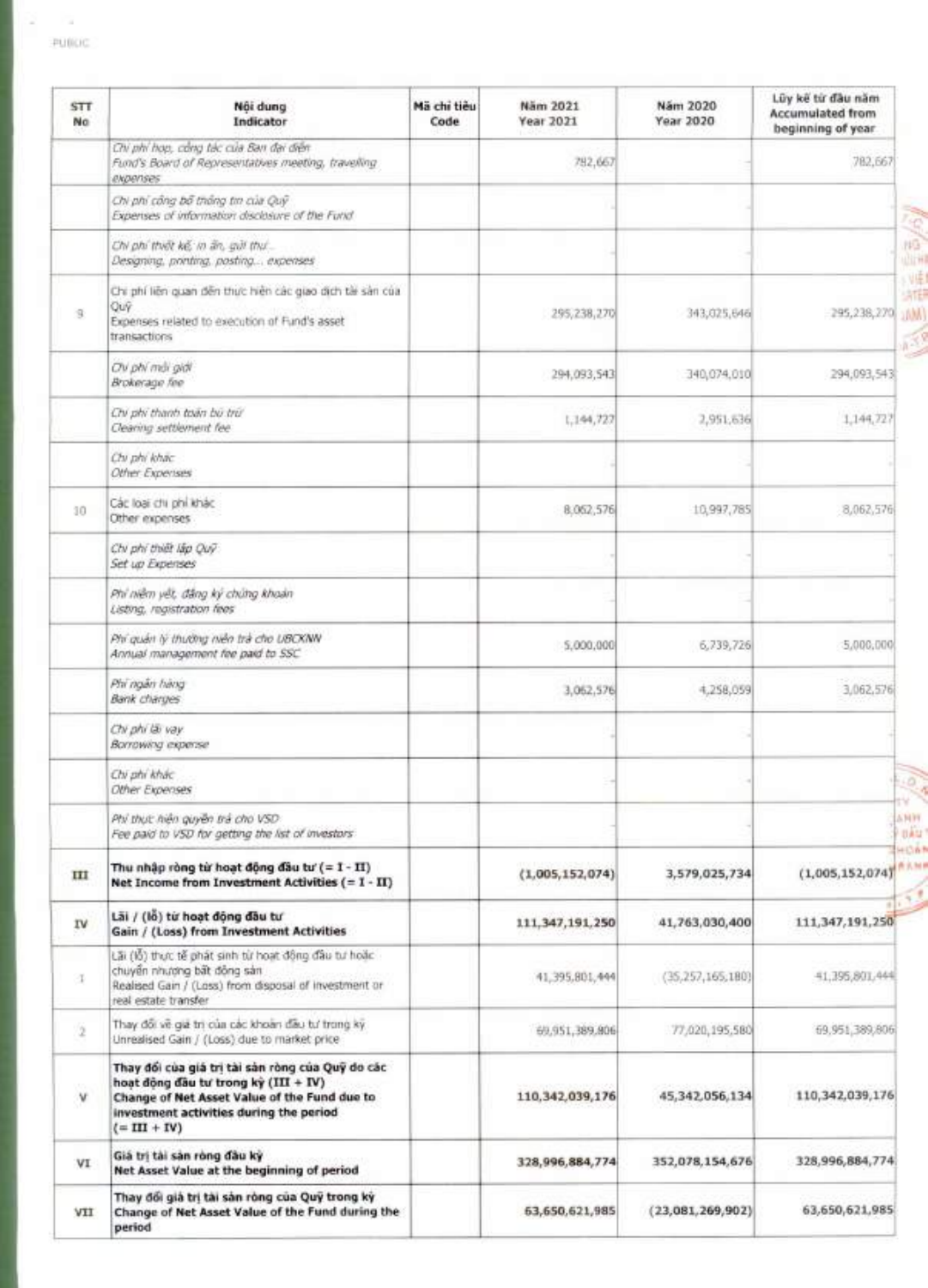| <b>STT</b><br>No | Nôi dung<br>Indicator                                                                                                                                                                                | Mã chi tiêu<br>Code | Näm 2021<br>Year 2021 | Näm 2020<br>Year 2020 | Lüy kế từ đầu năm<br><b>Accumulated from</b><br>beginning of year |
|------------------|------------------------------------------------------------------------------------------------------------------------------------------------------------------------------------------------------|---------------------|-----------------------|-----------------------|-------------------------------------------------------------------|
|                  | Trong do:<br>Of which:                                                                                                                                                                               |                     |                       |                       |                                                                   |
|                  | Thay đổi giá trị tài sản rông của Quỹ do các hoạt động<br>dâu tư của Quỹ trong ký<br>Change of Net Asset Value due to investment activities<br>during the period                                     |                     | 110.342,039,176       | 45.342,056,134        | 110,342,039,176                                                   |
| ä.               | Thay đối gia trị tài sản ròng của Quỹ do việc chi trá lợi<br>tức/ cổ tức của Quỹ cho các nhà đầu tư trong kỳ<br>Change of Net Asset Value due to dividends payment to<br>investors during the period |                     |                       |                       |                                                                   |
| ä                | Thay đổi giá trị tậi sản ròng do phát hành thêm/mua lai<br>chứng chi quỹ<br>Change of Net Asset Value due to<br>subscription/redemption during the period                                            |                     | (46, 691, 417, 191)   | (68,423,326,036)      | (46,691,417,191)                                                  |
|                  | Thay đổi giả trị tài sản róng do phát hành thêm Chứng<br>chi Ouv<br>Change of Net Asset Value due to subscription during<br>the period                                                               |                     | 102,991,924,598       | 27,320,209,828        | 102,991,924,598                                                   |
|                  | Thay đổi giá trị tái sản ròng do mua lại Chúng chỉ Quỹ<br>Change of Net Asset Value due to redemption during the<br>period                                                                           |                     | (149.683, 141.789)    | (95, 743, 534, 864)   | [149, 683, 341, 789]                                              |
| VIII             | Giá trị tài sản ròng cuối kỳ<br>Net Asset Value at the end of period                                                                                                                                 |                     | 392,647,506,759       | 328,996,884,774       | 392, 647, 506, 759                                                |
| $\mathbf{X}$     | Lợi nhuận bình quân năm (chi áp dụng đối với báo<br>cáo năm)<br>Average annual profit (only applicable to annual<br>report)                                                                          |                     | 110, 342, 039, 176    | 45,342,056,134        | 110,342,039,176                                                   |
|                  | Tỷ suất lợi nhuận bình quân năm (chỉ áp dụng đối với<br>báo cáo năm)<br>Average annual rate of return (only applicable to annual<br>report)                                                          |                     | 31.39%                | 15.02%                | 31.39%                                                            |

## Đại diện cổ thẩm quyền của Ngân hàng giám sát

Authorised Representative of Supervisory Bank 1



**Ngan hang TNHH MTV Standard Chartered (Viet Nam)**  Bui **Thi Huyan Trang** 

Phó phòng Dich vu Quân trị và Giám sát Quỹ

## Dại diện có thẩm quyền của Công ty quản lý Quỹ

Authorised Representative of Fund Management Company

**O' GONG TY co LIEN DOANH \* (WAN Li QV( CHONG**  ö **VIETCOMBANK A Kit IM** 

Công ty Liên doanh Quân lý Quỹ Đầu tư Chứng khoản Vietcombank **Bal S9 Tan** 

大家

Phó Tổng Giám Đấc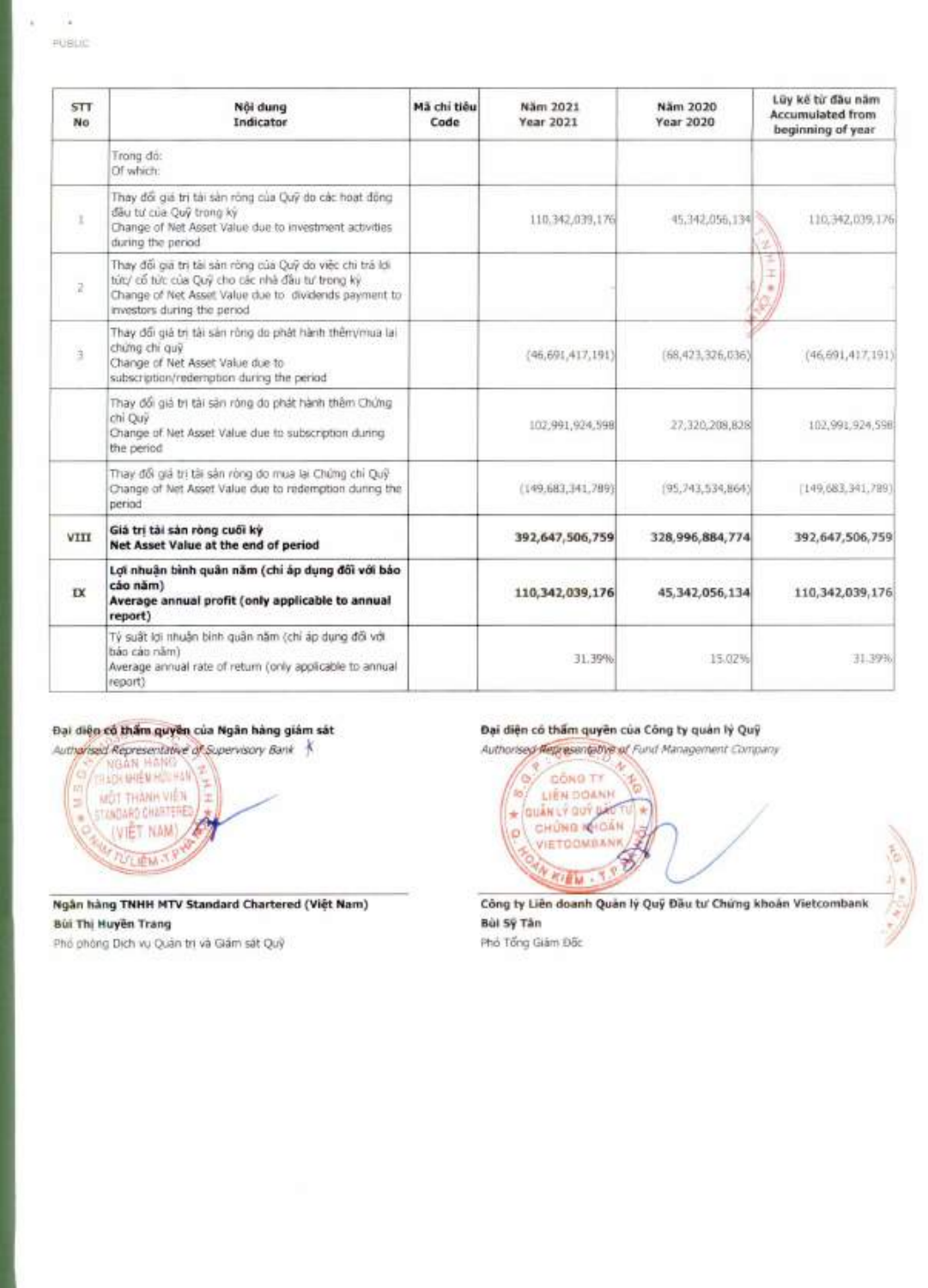**Phu Mc XXVI. Mau bao coo vé haat Ong dm Qui, Appendix XXVI. Report on Fund's Operation** 



mon AAN at the plan of REWALD THIS play is thing it was into AUTO the BETRING AT a more than the weather the w<br>(his the was also send to the product of France AND at the Milance in France in the plan on the planter of the

#### BÁO CÁO VỀ HOẠT ĐỘNG ĐẦU TƯ **REPORT ON INVESTMENT ACTIVITIES**

Tai ngay 31 thing 12 num 2021/ As of 31 Dec 2021

**Ten C8ng ty quart 19 qu9: Cong ty Lien doanh Quan ly Qu9 Dau tu' ChUng khoan Vietcombank**  Fund Management Company: Vietcombank Fund Management **Ten ngan hang giam sat: Ngan hang TNHH Mot thanh vien Standard Chartered (Viet Nam)**  Supervising bank: Standard Chartered Bank (Vietnam) Limited Tên Quỹ: **Quỹ Đău tu Cổ Phiêu Hàng Đầu VCBF** Fund name: VCBF Blue Chip Fund(VCBBCF)

**Ngay lap bao coo: Ngay 16 thong 03 nom 2022**  Reporting Date: 16 Mar 2022

### **A. BAO CAO CHUNG VE HOAT DOG** DAU TU **CUA QUY/GENERAL INFORMATION ON FUND'S INVESTMENT ACTIVITIES**

III **BAO** CAO **DANH MUC DAU Tlf / INVESTMENT PORTFOLIO REPORT** 

| Mã chi<br>tieu<br>Code                                                        | Số Lượng<br>Quantity | Giá thị trường<br>hoặc giá trị hợp lý tại<br>ngày bào cáo | Tổng giá trị (Đông) | Tý lệ % Tông<br>giá trị tài sán- |
|-------------------------------------------------------------------------------|----------------------|-----------------------------------------------------------|---------------------|----------------------------------|
|                                                                               |                      | Market price                                              | Value (VND)         | của Quy<br>% of total asset      |
| BẤT ĐỘNG SẢN ĐẦU TƯ (KHÔNG ẤP DỤNG)                                           |                      |                                                           |                     |                                  |
| CO PHIEU NIEM YET, DANG KY GIAO DICH,<br>SHARES LISTED, SHARES REGISTERED FOR |                      |                                                           |                     |                                  |
|                                                                               | 403,591              | 34,500                                                    | 13,923,889,500      | 3.53%                            |
|                                                                               | 98,100               | 87,000                                                    | 8,534,700,000       | 2.17%                            |
|                                                                               | 440,199              | 37,100                                                    | 15, 331, 382, 900   | 4.14%                            |
|                                                                               | 294,920              | 56,000                                                    | 16,919,520,000      | $+19%$                           |
|                                                                               | 326,160              | 42,900                                                    | 13.992.264.800      | 1.55%                            |
|                                                                               | 336,763              | 33,900                                                    | 11,416,265,700      | 2.90%                            |
|                                                                               | 400,606              | 93,000                                                    | 37,256,358,000      | 9.45%                            |
|                                                                               | \$85,971             | 46,400                                                    | 23,477,054,400      | 5.96%                            |
|                                                                               | 30                   | 22, 150                                                   | 447,000             | 0.00%                            |
|                                                                               | 130.537              | 77,800                                                    | 10,195,778,600      | 2.5H%                            |
|                                                                               |                      | 28,900                                                    | 15,491,887,700      | 9.01%                            |
|                                                                               |                      | 135,900                                                   | 19, 1945, 943, 000  | 7:51%                            |
|                                                                               |                      | 82,200                                                    | 9.239.280.000       | 2.34%                            |
|                                                                               |                      | 64,200                                                    | 12,959,693,200      | 4,56%                            |
|                                                                               |                      | 96,200                                                    | 15,401,427,600      | 3.91%                            |
|                                                                               | 488,631              | 27,300                                                    | 13,339,626,300      | 3.38%                            |
|                                                                               | 268,100              |                                                           |                     | 3.29%                            |
|                                                                               |                      |                                                           |                     |                                  |
|                                                                               |                      | 1,228,093<br>217,770<br>112,400<br>279,746<br>160,098     |                     | $= 4,400$<br>12,976,040,000      |

÷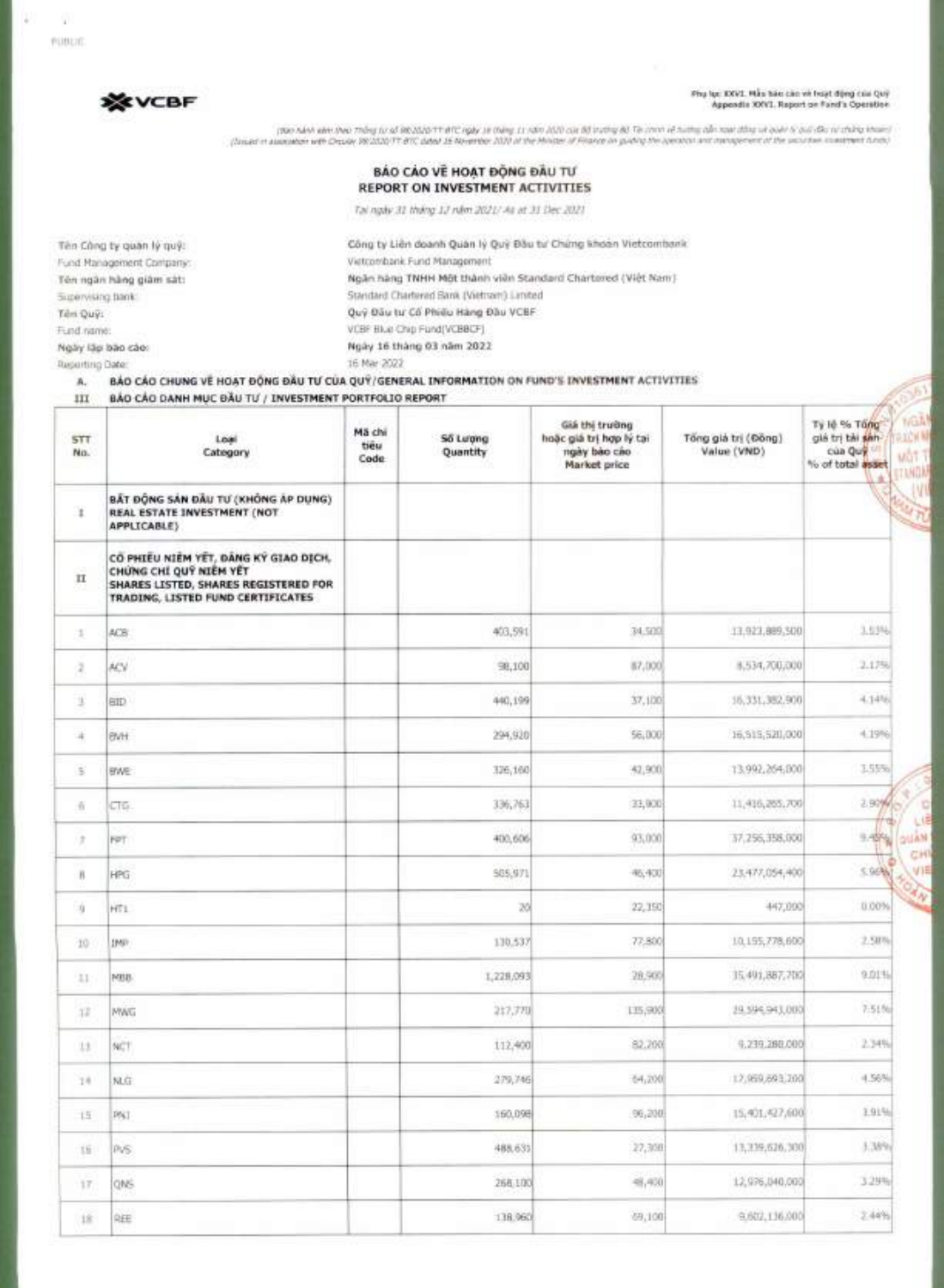y

1975

| <b>STT</b><br>No. | Loai<br>Category                                                                                                                                       | Ma chi<br>tiêu<br>Code | Số Lương<br>Quantity | Già thi trường<br>hoặc giá trị hợp lý tại<br>ngày bảo cáo<br>Market price | Tổng giá trị (Đông)<br>Value (VND) | Ty lệ % Tổng<br>già trị tài sản<br>cua Quy<br>% of total asset |
|-------------------|--------------------------------------------------------------------------------------------------------------------------------------------------------|------------------------|----------------------|---------------------------------------------------------------------------|------------------------------------|----------------------------------------------------------------|
| 19.               | SAB                                                                                                                                                    |                        | 19,000               | 151,000                                                                   | 5.889,000,000                      | 1.49%                                                          |
| 20.               | STB                                                                                                                                                    |                        | 331,000              | 31,500                                                                    | 10.426.500.000/                    | 2.05%                                                          |
| 21                | VHC                                                                                                                                                    |                        | 124,000              | 62,860                                                                    | 7.787.200.000                      | 1.98%                                                          |
| 22                | VH41                                                                                                                                                   |                        | $-213,300$           | 82,000                                                                    | 17,490,600,000                     | 4.44%                                                          |
| 23                | VIC                                                                                                                                                    |                        | 152,000              | 95,100                                                                    | 14,455,200,000                     | 3.67%                                                          |
| 24                | <b>VINM</b>                                                                                                                                            |                        | 201,006              | 据,和司                                                                      | 17,374,694,400                     | 4.41%                                                          |
| 25.               | <b>VRE</b>                                                                                                                                             |                        | 259,000              | 30,100                                                                    | 7,795,900,000                      | 1,9894                                                         |
| 26                | ivte.                                                                                                                                                  |                        | 191,072              | 74,700                                                                    | 14.273.078.400                     | 3.62% (42)                                                     |
|                   | TONG<br>TOTAL                                                                                                                                          |                        | 7,341,133            |                                                                           | 390,700,866,700                    | H A NG<br>99.13%<br>单脚叶                                        |
| Ш                 | CỔ PHIỀU CHƯA NIÊM YẾT, ĐĂNG KÝ GIAO<br>DICH, CHUNG CHI QUY KHÔNG NIÊM YẾT<br>SHARES UNLISTED, UNREGISTERED FOR<br>TRADING, UNLISTED FUND CERTIFICATES |                        |                      |                                                                           |                                    | <b>Analysis</b><br>CHARTE<br>NAM                               |
|                   | <b>TONG</b><br>TOTAL                                                                                                                                   |                        |                      |                                                                           |                                    | <b>0.00% EM TY</b>                                             |
|                   | TONG CAC LOAI CO PHIEU<br><b>TOTAL SHARES</b>                                                                                                          |                        | 7,341,133            |                                                                           | 390,700,866,700                    | 99.13%                                                         |
| İV                | TRAI PHIEU<br><b>BONDS</b>                                                                                                                             |                        |                      |                                                                           |                                    |                                                                |
| T.                | Trái phiếu niêm việt<br>Listed bands.                                                                                                                  |                        |                      |                                                                           |                                    | 0.00%                                                          |
| -2                | Trái phiếu chưa niềm vết<br>Unlisted Bonds                                                                                                             |                        |                      |                                                                           |                                    | 0.00%                                                          |
|                   | <b>TONG</b><br>TOTAL                                                                                                                                   |                        |                      |                                                                           |                                    | 0.00%                                                          |
| ¥                 | CÁC LOAI CHÚNG KHOAN KHÁC<br><b>OTHER SECURITIES</b>                                                                                                   |                        |                      |                                                                           |                                    |                                                                |
| 4                 | Quyền mùa chúng khoán<br>Investment - Rights                                                                                                           |                        |                      |                                                                           |                                    | 0.00%                                                          |
| ž                 | On tiết loại hợp đồng phái sinh(*)<br>Index future contracts                                                                                           |                        |                      |                                                                           |                                    | 0.00% D TV<br>COANT<br>18                                      |
|                   | <b>TONG</b><br>TOTAL                                                                                                                                   |                        |                      |                                                                           |                                    | <b>QUIP BAY</b><br>0.00%                                       |
|                   | TÔNG CÁC LOẠI CHỨNG KHOAN<br><b>TOTAL TYPES OF SECURITIES</b>                                                                                          |                        |                      |                                                                           | 390.700,866,700                    | EDWOAN<br>99.13%                                               |
| VI                | CÁC TÁI SÁN KHÁC<br><b>OTHER ASSETS</b>                                                                                                                |                        |                      |                                                                           |                                    |                                                                |
| 1                 | Cổ tức được nhân<br>Owidend receivables                                                                                                                |                        |                      |                                                                           | 826, 861, 200                      | 0.21%                                                          |
| 12                | Liki frei: phiếu được nhân<br>Coupon monivables                                                                                                        |                        |                      |                                                                           |                                    | 0.00%                                                          |
| э                 | Lãi tiên gửi và chứng chi tiên gửi được nhân<br>Interest receivables from bank deposits and<br>certificates of deposit                                 |                        |                      |                                                                           |                                    | 0.00%                                                          |
| ٠                 | Tiên bản chứng khoản chở thu<br>Outstanding Settlement of sales transactions                                                                           |                        |                      |                                                                           |                                    | 0.00%                                                          |
| G.                | Phải thu thọ khoản cổ phiếu hạn chế chờ mua<br>Receivable from AP/Trivestors on securities on cidid<br>of truving                                      |                        |                      |                                                                           |                                    | 11.00%                                                         |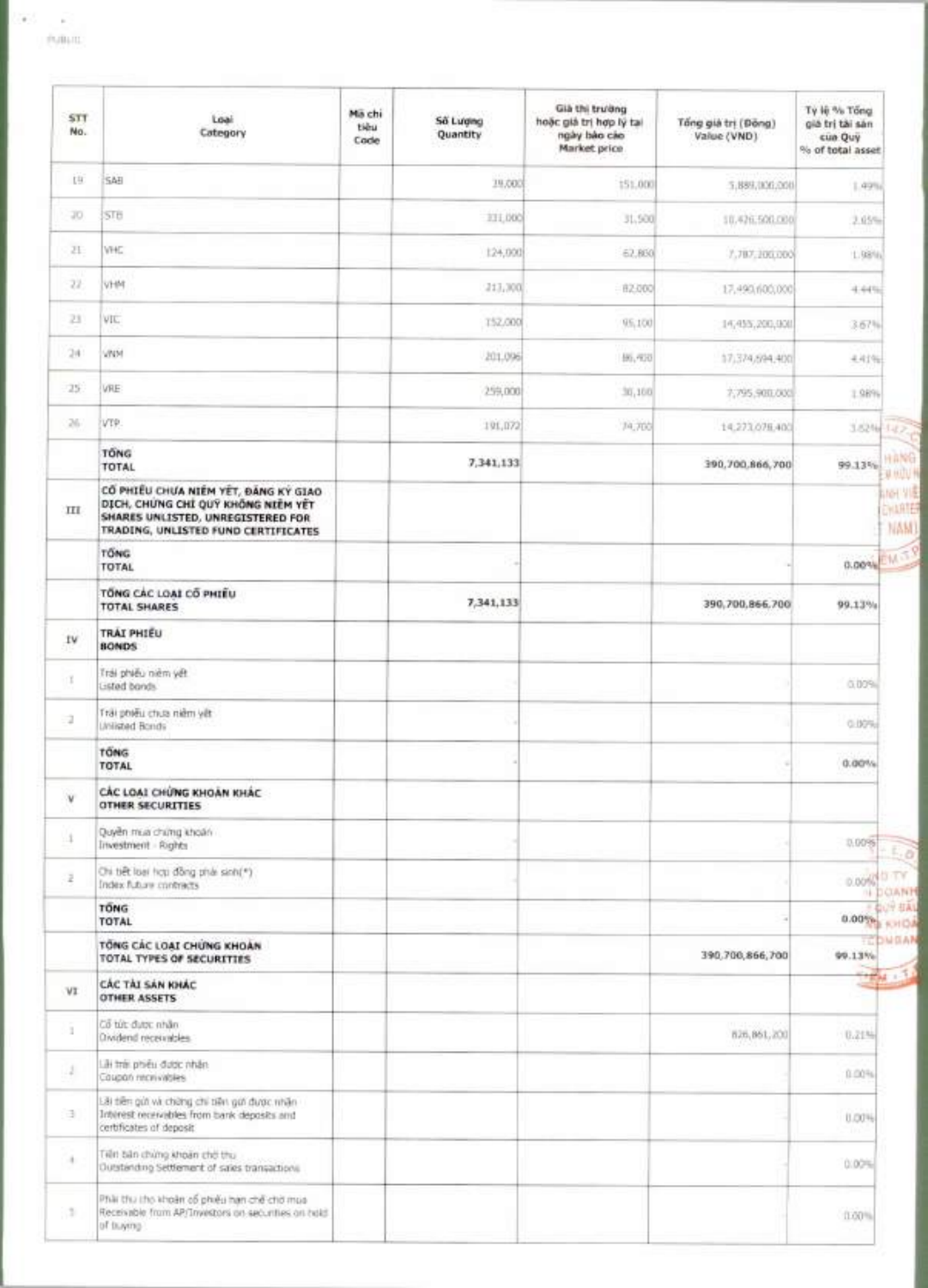| F(0)1.1 |  |  |  |
|---------|--|--|--|
|         |  |  |  |
|         |  |  |  |
|         |  |  |  |
|         |  |  |  |
|         |  |  |  |
|         |  |  |  |

à,

×

| <b>STT</b><br>No. | Loal<br>Category                                                                        | Ma chi<br>tiēu<br>Code | Số Lượng<br>Quantity | Già thị trường<br>hoặc giả trị hợp lý tại<br>ngày bào cáo<br>Market price | Tổng giá trị (Đông)<br>Value (VND) | Tý là % Tổng<br>giá trị tài sán<br>cua Quỹ<br>% of total asset |
|-------------------|-----------------------------------------------------------------------------------------|------------------------|----------------------|---------------------------------------------------------------------------|------------------------------------|----------------------------------------------------------------|
| š                 | Phái thu khác<br>Other receivables                                                      |                        |                      |                                                                           |                                    | 0.00%                                                          |
| 7.                | Tài san khác<br>Other assets.                                                           |                        |                      |                                                                           |                                    | 0.00%                                                          |
|                   | <b>TONG</b><br>TOTAL                                                                    |                        |                      |                                                                           | 826.861,200                        | 0.21%                                                          |
| vii               | TIEN<br>CASH                                                                            |                        |                      |                                                                           |                                    |                                                                |
| $\mathbf{1}$      | Tiên, tướng đương tiên<br>Cash, Cash Equivalents                                        |                        |                      |                                                                           | 2,604,447,070                      | 0.66%                                                          |
| 1.1               | Tiền giữ ngân hàng<br>Cash at Bank                                                      |                        |                      |                                                                           | 2,604,447,070                      | 0.66%                                                          |
| L2                | Các khoản tương đương tiền<br>Cash Equivalents                                          |                        |                      |                                                                           | 馅<br>R<br>T.                       | 0.00%                                                          |
| r                 | Tiên gửi ngăn hàng có kỳ hạn trên 3 tháng<br>Deposits with term over three-(03) months: |                        |                      |                                                                           | T<br>×<br>$\mathbb{E}_l$<br>÷      | 0.00%                                                          |
| ä                 | Chúng chi bên gứt<br>Certificates of deposit                                            |                        |                      |                                                                           | <b>RAND</b>                        | 0.00%                                                          |
| ă.                | Công cụ chuyển nhượng.<br>Transferable instruments                                      |                        |                      |                                                                           |                                    | 0.00%                                                          |
|                   | <b>TONG</b><br><b>TOTAL</b>                                                             |                        |                      |                                                                           | 2,604,447,070                      | 0.66%                                                          |
| VIII              | Tổng giá trị danh mục<br>Total value of portfolio.                                      |                        |                      |                                                                           | 394,132,174,970                    | 100.00%                                                        |

## Đại diện có thầm quyền của Ngân hàng giảm sát



Ngân hàng TNHH MTV Standard Chartered (Việt Nam) Bùi Thị Huyền Trang Phổ phòng Dịch vụ Quân trị và Giản sát Quỹ

#### Đại diện có thẩm quyền của Công ty quân lý Quỹ

Authorised Representative of Fund Management Company



Công ty Liên doanh Quản lý Quỹ Đầu tư Chứng khoản Vietcombank Bùi Sỹ Tâm Phố Tống Giám Đốc



g.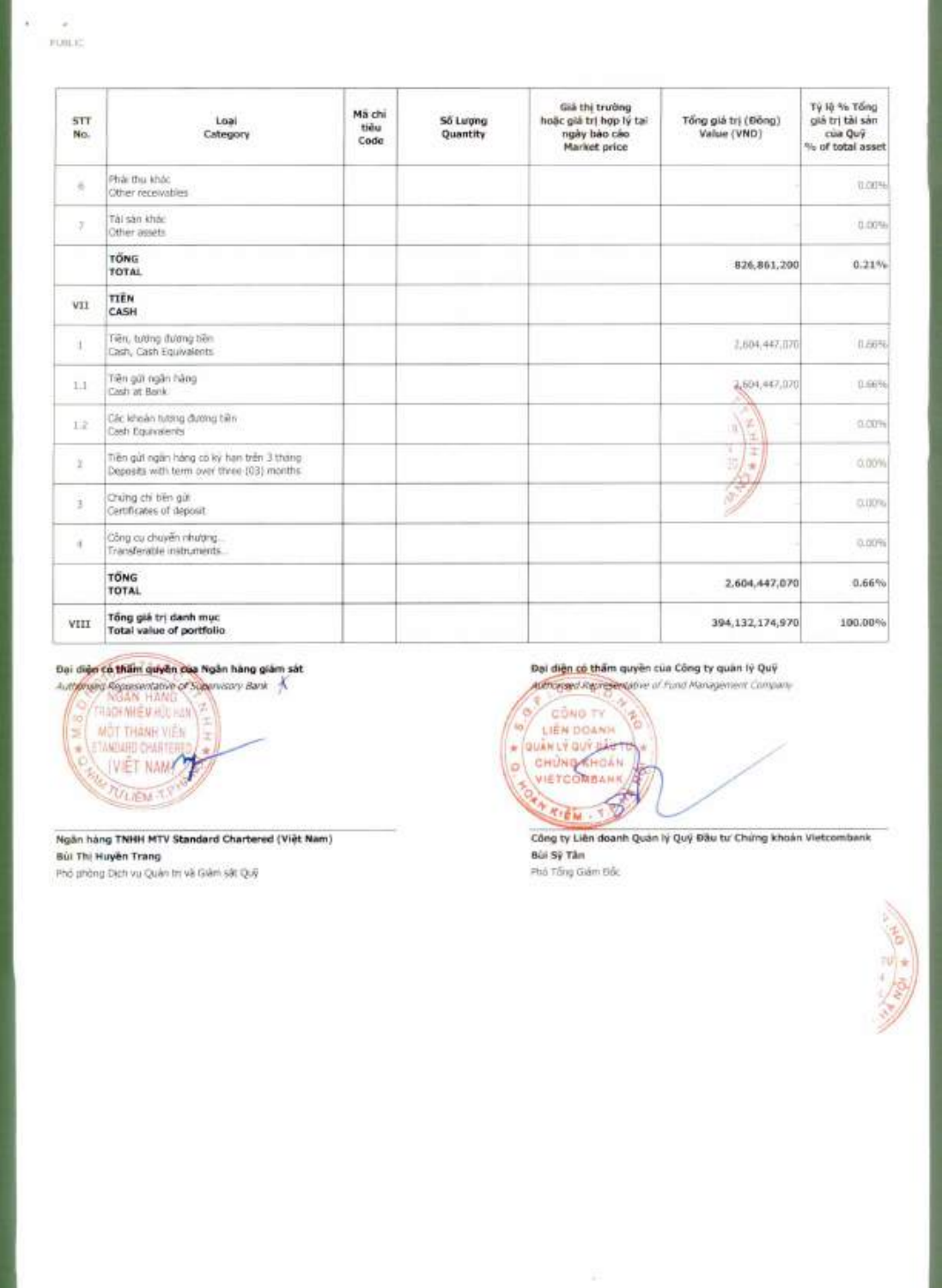

# 

-<br>International of the state of the set of print in the state of the print of the state of the state of the state of the state of the state of the state of the maximum of the maximum of the maximum of the maximum of the ma

BẢO CÁO VỀ HOẠT ĐỘNG ĐẦU TƯ REPORT ON INVESTMENT ACTIVITIES

Não 2021/ Year 2021

| Tim Cong by quan ly quy :                                                                        | Công ty Liên doanh Quán lý Quý Đầu từ Chứng khoản Vietcombank                                                     |
|--------------------------------------------------------------------------------------------------|-------------------------------------------------------------------------------------------------------------------|
| Fund Management Company:                                                                         | Vietcontians Fund Management                                                                                      |
| Tin ngàn hàng giàm sà !                                                                          | Ngão hãog Thiert Một thành viên Standard Chartered (Việt Nam)                                                     |
| Tauservining haski                                                                               | Standard Chartmed Bank (Vietnam) Limbed                                                                           |
| Ten Quic.                                                                                        | Guy Dau fu Co Phieu Hang Dau VCBT                                                                                 |
| Fund market                                                                                      | VCIIF Blue Chip Fund(VC88CF)                                                                                      |
| Ngày làp bào cào:                                                                                | Ngày 15 tháng 33 năm 2032                                                                                         |
| <b>Reporting Class:</b>                                                                          | 15 Mar 2022                                                                                                       |
| A. BÁO CÁO CHUNG VỀ HOẠT ĐỒNG ĐẦU TỰ CỦA QUY/GENERAL INFORMATION ON FUND'S INVESTMENT ACTIVITIES |                                                                                                                   |
|                                                                                                  | IV. BAD CAO HOAT BONG VAY, GIAO DICH WIIA BAN LAL / REPORT ON BORROWING OPERATION, REPO/REVERSE REPO TRANSACTIONS |

| STT<br>No. | Nội dung hoạt động (nấu chi tiết<br>theo muc tiêu và đời tác)<br><b>Description</b>                                           | Mã chi<br>tilu<br>Code |                                   | Muc<br>tiêu/Tậi sản<br>dàm bào<br>Collaborat | Ky han<br><b>Terms</b> | <b>Gli tri khoán</b><br>vay holic<br>shoan cho vay<br><b>Amount</b> | Thời điểm giao dịch<br>As at transaction date |                                                                                   | That diem bac cao<br>As at reporting date |                                                                                 |
|------------|-------------------------------------------------------------------------------------------------------------------------------|------------------------|-----------------------------------|----------------------------------------------|------------------------|---------------------------------------------------------------------|-----------------------------------------------|-----------------------------------------------------------------------------------|-------------------------------------------|---------------------------------------------------------------------------------|
|            |                                                                                                                               |                        | <b>Dürtéc</b><br>Counterp<br>arty |                                              |                        |                                                                     | <b>Ngày thàng xăm</b><br>Date                 | Tý lệ giá trị hợp<br>diling/già tri tài san<br>rong can guy<br><b>Balance/NAV</b> | <b>Nighy tháng nám</b><br>Date:           | Tý lệ giá trị hợp<br>döng/già tri tài san<br>rùng của quỹ<br><b>Balance/NAV</b> |
|            | Cac khoản vày bên (như chi biệt từng)<br>1. Ace dilvan<br>Sovowoga (detail by each contract)                                  |                        |                                   |                                              |                        |                                                                     |                                               |                                                                                   |                                           |                                                                                 |
|            | Tổng già trị các khoản vay biên/giá trị biệ<br>sän rång<br>Bornswings/NAV                                                     |                        |                                   |                                              |                        |                                                                     |                                               |                                                                                   |                                           |                                                                                 |
| ä.         | Hop dong Reps yindy chi tikit bing hop.<br>10000<br>Repo contract (stetail by each contract)                                  |                        |                                   |                                              |                        |                                                                     |                                               |                                                                                   |                                           |                                                                                 |
| H. 1       | Tổng giá trị các hợp đồng Repolgiá trị tiê<br>sain noire<br>Total value of Rept contracts/NAV.                                |                        |                                   |                                              |                        |                                                                     |                                               |                                                                                   |                                           |                                                                                 |
| A.         | Tổng giá trị các khoán «twigià trị tái san<br>[24.11]<br>Total Borrowings, Repo/MAV (<1+IT)                                   |                        |                                   |                                              |                        |                                                                     |                                               |                                                                                   |                                           |                                                                                 |
|            | Cho vay chúng khoản zhâu chi tiết từng<br>hop (Ring)<br>Sacurities' tending (detail by each<br>contract?                      |                        |                                   |                                              |                        |                                                                     |                                               |                                                                                   |                                           |                                                                                 |
|            | Tổng giá trị các hợp đồng/giá trị tái sản<br>III Irong<br>Total contract value/MAV                                            |                        |                                   |                                              |                        |                                                                     |                                               |                                                                                   |                                           |                                                                                 |
|            | Hop dring Reverse Repo (mile chi half<br>ting top door.<br>Alexand Alexi contract (Taitan by auct).<br>contract?              |                        |                                   |                                              |                        |                                                                     |                                               |                                                                                   |                                           |                                                                                 |
| BC         | Tổng giá trị các hợp đồng/giá trị tắi sản<br><b>FBING</b><br>Total contract value/NAV                                         |                        |                                   |                                              |                        |                                                                     |                                               |                                                                                   |                                           |                                                                                 |
|            | Tổng giá trị các thoán tho xay giá trị tậi<br>$\sin \pi$ ing $\left[ \text{mH} \right]$ + IVI<br>Total coalectNAV.(will = IV) |                        |                                   |                                              |                        |                                                                     |                                               |                                                                                   |                                           |                                                                                 |
|            |                                                                                                                               |                        |                                   |                                              |                        |                                                                     |                                               |                                                                                   |                                           |                                                                                 |

## San171423

**Bail diên có thầnh quyền của Ngân hàng giảm sát**<br>Autostast Asprése trêns at Sulentinony Bank

**WOT THANH VIEW** 5 ÷ **OTANG URD CHARTERED / W** ŵ WET NAME SHITTILEM T

Hgân hàng TNHH MTV Standard Chartered (Việt Nam) **Büt Thi Huyền Trang** Phó phòng Dich vụ Quân tri và Giám sắt Quố

Bal dies có thán payen cas Công ty quan lý Quý<br>Autorsed Representative of Fund Management Company ė ter. LIÉN DOANH COUNTROOP **VIETCOMBANK** 15 **NIEM -**Công ty Liên doanh Quản lý Quy Đầu tư Chứng khoản Vietcom

Bùi Sỹ Tán Pho Tổng Giám Độc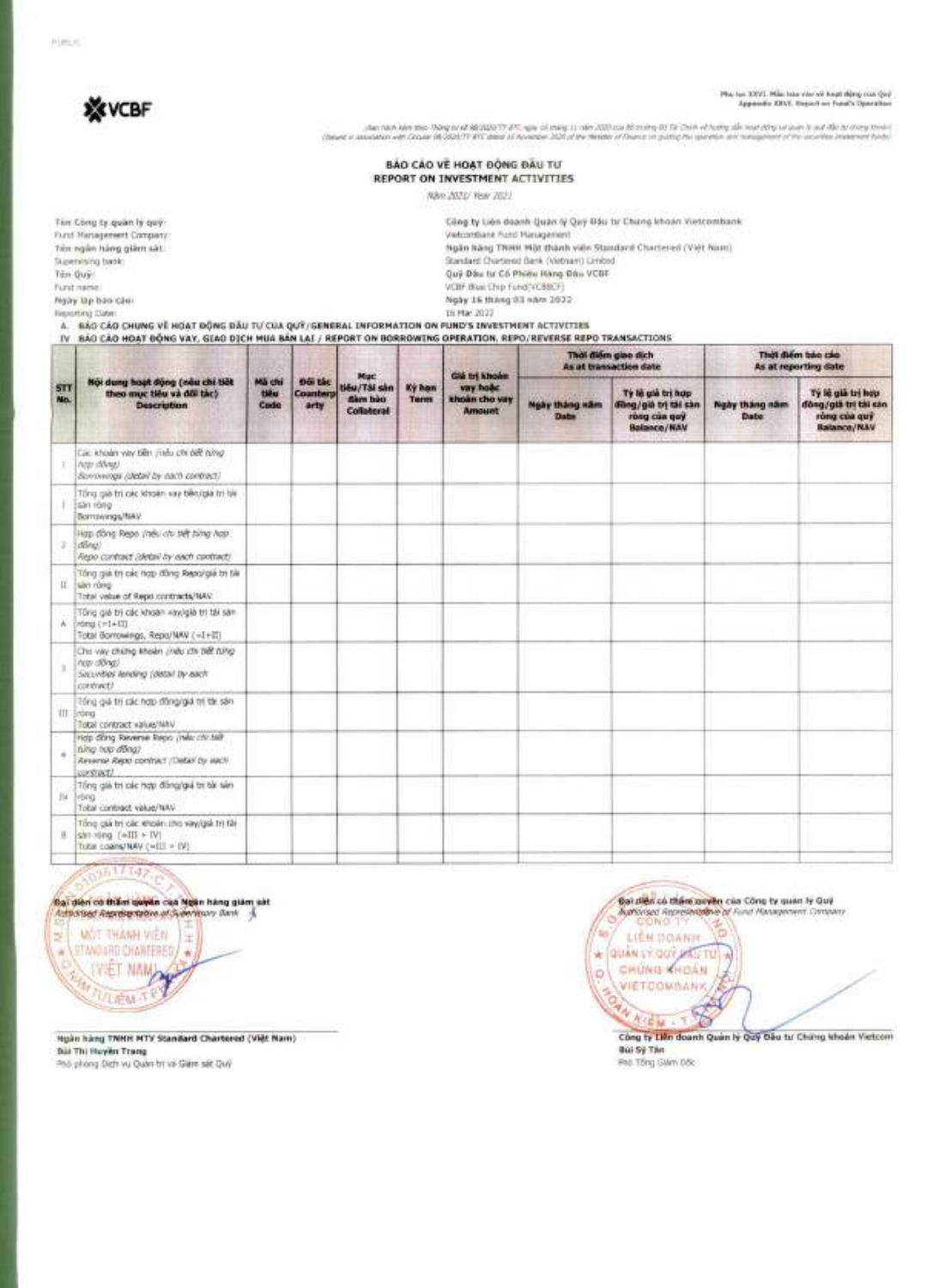# Phụ lục XXVI. Mẫu tulo cán về hoạt động còn Qu)<br>Appendix XXVI. Report on Fund's Operation

NGÃN

**IKACH NHE** 

**MOT THAT** 

(No sinc Mar thing to all REDISSITERT AND IT WAY IT WAS 2022 Cia BE INTO ABLE IN DUIT OF AUTHOR OUT TO OUT ALT<br>The Miller of Discounty on a Discussion of The Miller of the Miller of France or publy the continue of the post

## BÁO CÁO VỀ HOẠT ĐỒNG ĐẦU TƯ REPORT ON INVESTMENT ACTIVITIES

Näm 2021/ Year 2021

16 Mar 2022

Tên Công ty quân lý quỹ: Fund Management Company: Tên ngân hàng giảm sát: Supervising back: Tên Quỹ: Fund name: Ngày lập bảo cáo:

Reporting Date:

Công ty Liên doanh Quân lý Quỹ Bầu tư Chúng khoản Vietcombank Vietcombank Fund Management. Ngàn hàng TNHH Một thành viên Standard Chartered (Việt Nam) Standard Chartered Bank (Wetnam) Limited Quỳ Đầu tư Cổ Phiêu Hàng Đầu VCBF VCBF Blue Chip flund(VCBBCF) Ngày 16 tháng 03 năm 2022

| A.<br>v.     | BÁO CÁO CHUNG VE HOAT ĐỘNG ĐẦU TƯ CỦA QUÝ/GENERAL INFORMATION ON FUND'S INVESTMENT ACTIVITIES<br>MÔT SỐ CHỈ TIÊU KHÁC / OTHER INDICATORS                                                                                                                                                                       |                     |                       |                            |
|--------------|----------------------------------------------------------------------------------------------------------------------------------------------------------------------------------------------------------------------------------------------------------------------------------------------------------------|---------------------|-----------------------|----------------------------|
| 5TT<br>No.   | Chi tiêu<br><b>Indicators</b>                                                                                                                                                                                                                                                                                  | Mã chi tiêu<br>Code | Nåm 2021<br>Year 2021 | Nam 2020<br>Year 2020      |
| Ŧ.           | CÁC CHÍ TIÊU VỀ HIÊU QUẢ HOẠT ĐỒNG<br>INVESTMENT PERFORMANCE INDICATORS                                                                                                                                                                                                                                        |                     |                       |                            |
| $\mathbb{I}$ | Tỷ lễ giá dịch vụ quản lý quỹ trà cho công ty quản lý quỹ/Gá trị tài sản rằng<br>trung binh trong ky (%)<br>Management fee paid to the fund management company/Average NAV (%)                                                                                                                                 |                     | 1.89%                 | 1.88%                      |
| z.           | Tý lệ giá dịch vụ lưu ký, giảm sắt trả cho higăn hàng Giảm sát/Giá trị tài sản.<br>rông trung bình trong kỳ (%).<br>Custody and supervising fees paid to the Supervisory Bank/Average NAV (%)                                                                                                                  |                     | 0.15%                 | 0.189%                     |
| 手:           | Tý lệ chi phí dịch vụ quân trị quỹ, và các chi phí khác mã công ty quân lý quỹ<br>trá cho tổ chức cung cấp dịch vụ có liên quan/Giả trị tài sản ròng của quỹ<br>trung binh trong ký (%)<br>und admin fee, and other fees paid to relating services providers by the<br>fund management company/Average NAV (%) |                     | 0.11%                 | 0.1296                     |
| ÷            | Chí phí kiếm toán trà cho tổ chức kiếm toán (nếu phát sinh)/Giá trị tài sản<br>rông trung binh trong ký (%).<br>Auditing fee paid to auditing organizations (if any)/Average NAV (%)                                                                                                                           |                     | 0.04%                 | 0.05%                      |
| ý.           | Chi phí trả cho tổ chức quản lý bất động sản/ Giá trị tải sản.<br>ròng trung binh trong kỳ (%) (không áp dụng)<br>Fee paid to Real Estate management organisation/ Average NAV (%) (not<br>applicable)                                                                                                         |                     |                       |                            |
| ä.           | Chi phí trả cho doanh nghiệp thâm định giả bất động sản Giả<br>trị tài sản rông trung bình trong kỳ (%) (không áp dung)<br>Fee paid to Real Estate valuation service provider/ Average NAV (%) (not<br>npplicable)                                                                                             |                     |                       |                            |
| Ŧ.           | Chi phí dịch vụ từ văn pháp lý, dịch vụ bảo giá và các dịch vụ hợp lý khác,<br>thủ lao trá cho ban đại diễn quỹ/Giá trị tài sản ròng trung bình trong kỳ (%)<br>Legal consultancy, price quotation and other appropriate service fees;<br>remunerations paid to the Board of Representatives/Average NAV (%)   |                     | 0.03%                 | <b>OUTWORD</b><br>LIEN DOA |
| 由:           | Tý lệ chi phi /Giá trị tài sản ròng trung bình trong kỳ (%)<br>Expense/Average NAV (%)                                                                                                                                                                                                                         |                     | 2.32%                 | 2.40NENGLIKI<br>ö          |
| tí.          | Tốc độ vòng quáy danh mục trong kỳ (%) = (Tổng giá trị mua vào = tổng<br>giá trị bán ra) x 100%/ (2 x Giá trị tài sản ròng trung bình trong kỳ)<br>Portfolio turnover rate (%) - (Total value of purchase transactions + total<br>value of sales transactions) x 100%/ (2 x Average NAV) (**)                  |                     | 29.08%                | <b>DOWICH</b>              |
| ID.          | Tỷ lệ thu nhập (tính cả thu nhập từ lã, cổ tức, trái tức, chênh<br>lệch giá)/ Giá th tài sản rông (không áp dụng)<br>Income (including interest income, dividend, coupon income and unrealised<br>gain)/ Average NAV (%) (not applicable).                                                                     |                     |                       |                            |
| TI           | CÁC CHÍ TIỂU KHÁC<br>OTHER INDICATORS                                                                                                                                                                                                                                                                          |                     |                       |                            |
|              | Quy mô quỹ đầu kỳ (tính theo mệnh giệ chứng chí quỹ)<br>Fund scale at the beginning of the period (based on per value of fund<br>certificate?                                                                                                                                                                  |                     | 154,092,139,500       | 192.442.656,200            |
|              | Tổng giá trị chứng chi quỹ đang lưu hành đầu kỳ<br>Total value of outstanding Fund Certificate at the teginning of period.                                                                                                                                                                                     |                     | 154,092,139,500       | 192.442.656.200            |



S. FUBLIC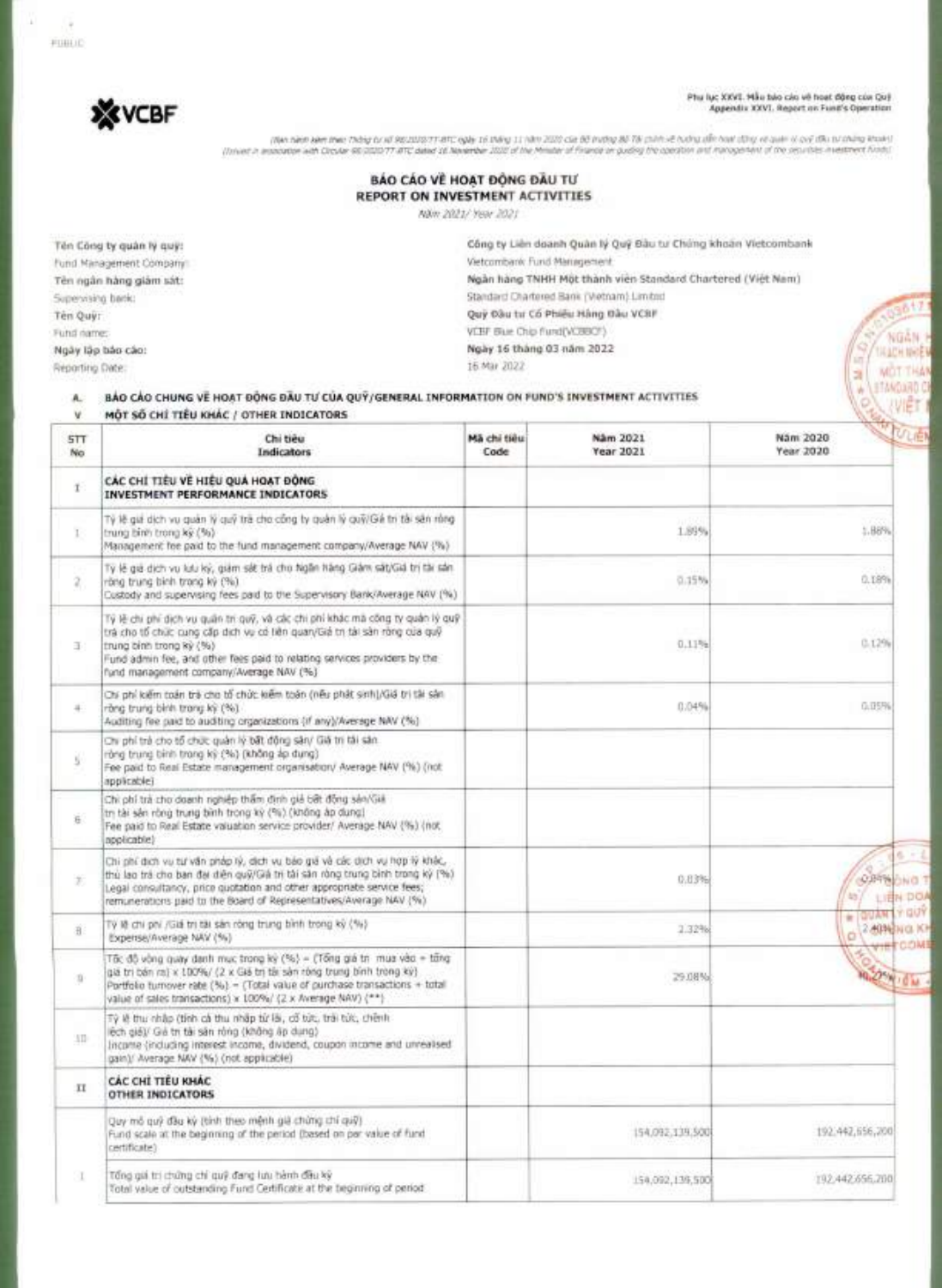| <b>STT</b><br>No. | Chi tiêu<br><b>Indicators</b>                                                                                                                                                      | Mã chi tiêu<br>Code | Näm 2021<br>Year 2021 | Näm 2020<br>Year 2020                             |
|-------------------|------------------------------------------------------------------------------------------------------------------------------------------------------------------------------------|---------------------|-----------------------|---------------------------------------------------|
|                   | Tổng số lượng chứng chỉ cuỹ đang tựu hành đầu kỳ.<br>Total number of outstanding Fund Certificate at the beginning of period-                                                      |                     | 15,409,213.95         | 19,244,265.62                                     |
|                   | Thay đổi quy mô quỹ trong kỳ (tính theo mênh giá chứng chỉ quỹ)<br>Change of Fund scale during the period (based on par value of fund<br>certificate)                              |                     | (20.764.292.600)      | (38,350,516,700)                                  |
|                   | Thay đổi số lượng chứng chỉ quý trong kỳ<br>Change of Number of Fund Certificates during the period.                                                                               |                     | (7.078, 429, 26)      | (3,835,051.67)                                    |
|                   | Thay đổi giả trị văn trong kỳ (theo mênh giả)<br>Change in capital amount during the period (based on par value)                                                                   |                     | (20.794.292.000)      | (18,350,516,700)<br>35<br><b>Addition</b>         |
| 2                 | Số lượng chứng chi quỹ phát hành thêm trong kỳ<br>Number of Fund Certificates subscribed during the pirilod.                                                                       |                     | 3,839,707.89          | 1,598,362.69<br>加加自                               |
|                   | Giả thị văn huy đồng thêm trong kỳ (theo mênh giả)<br>Net subscription amount during the period (based on par value)                                                               |                     | 38.397,076,900        | tju Ha<br>主义压合<br>15.983.626.900<br><b>MITORI</b> |
|                   | 56 lượng chứng chí quỹ mua lại trong kỳ (theo mênh giá)<br>Number of Fund Certificates redeemed during the period.                                                                 |                     | (5,918,137.15)        | AM<br>(5.432,414.36)                              |
|                   | Giá trị vốn phải thanh toán trong kỳ khí đáp ứng lênh của nhà đầu tư (theo-<br>mênti giá)<br>Net redemption amount during the period (based on par value)                          |                     | (59.181.371.500)      | 653<br>(54.334.143.600)                           |
|                   | Quy mô quỹ cuối kỳ (tính theo mệnh giả chứng chí quỹ)<br>Fund scale at the end of the period (based on par value)                                                                  |                     | 133,307,846,000       | 154,092,139,500                                   |
| 1                 | Tống già trị thi trường của quỹ đang lựu hành cuối kỳ (theo mênh giá)<br>Total value of outstanding Fund Certificate at the end of the period (based on<br>par value).             |                     | 133,307,846,900       | 154,092,139,500                                   |
|                   | Tổng số lượng chứng chỉ quỹ đang lưu hành cuối kỳ<br>listal number of outstanding Fund Certificate at the end of the period.                                                       |                     | 13.330.784.69         | 15,409,213.95                                     |
| 4                 | Tỷ lễ nằm giữ chứng chi quỹ của công ty quản lý quỹ và người có liên quan.<br>(2.100)<br>Fund Management Company and related parties' ownership ratio at the end<br>of the period. |                     | 30:01%                | 31.87%                                            |
| 5.                | Tỷ lệ năm giữ chứng chi quỹ của 10 nhà đầu tư lớn nhất cuối kỳ<br>Top 10 investors' ownership ratio at the end of the period                                                       |                     | 43.53%                | 42.79%                                            |
| 63                | Tý lệ nằm giữ chứng chi quỹ của nhà đầu tư nước ngoài cuối kỳ<br>Foreign investors' ownership ratio at the end of the period                                                       |                     | 21.56%                | 18.59%                                            |
| y)                | Giá trị tâi sản ròng trên một đơn vị quỹ cuối kỳ<br>Net asset value per Fund Certificate at the end of period                                                                      |                     | 29,454.19             | 21,350.65                                         |
| ii.               | Giá trí thi trưởng trên một chứng chỉ quỹ/cổ phiêu cuối kỳ (không áp dụng) .<br>Market price per fund certificates at the end of period (not applicable)                           |                     |                       |                                                   |
| ü                 | Số nhà đầu tư tham gia vào quỹ, kế cả giao dịch kỳ danh<br>Number of investors of the Fund at the end of the period                                                                |                     | 1,873                 | 1.435                                             |

#### **Ghi chi / Notes:**

2

**VIET NAMY** 

 $F$ LIFM $\cdot$ 

Các chi bêu từ 1 đến 10 của "Chi bêu về hiệu quẻ hoạt động" đã được điều chim để phán ảnh viên cư sở hoạt động tròn năm bằng cách nhân các chí bêu này với 17 (đối với<br>báo cáo tháng), 4 (đối với báo cáo quý), 2 (đối với báo

All Indicator starting from number 1 to 10 of "Investment performance indicators" are annualized to reflect a rate that is based on a full year operation by multiplying these indicators with 12 (monthly report) or 4 (quarterly report) or 2 (semi-annual report) or 1 (annual report).

(\*\*) Kitting tinh clan gia tri cam kat cua tat hap tieing biting lai chi so% Excluding the committed value of the Index Futures contracts.

## Dar diện có thầm quyền của Ngân hàng giảm sát

Authorized Representative af Supervisory Bank **TRACH NHIÊM HUU HUN MOT THANH VIEW** STANDARD CHARTERED

Ngan hang TNHH MTV Standard Chartered (Viet Nam) Bin Thi HuVen Trang Pito phang Dich vu Quail tri va Giam sat Quy

**Dại diện có thiểm quyền của Công ty quân lý Quý** rr alsOsepivseilili 1. of Fund Management Company **A .)** 711 \* IAN **io** CÔN D-TH LIEN DOANH VO ., WC ., WC ., WC ., WC ., WC ., WC ., WC ., WC ., WC ., WC ., WC ., WC ., WC ., WC ., WC ., WC ., WC ., WC ., WC ., WC ., WC ., WC ., WC ., WC ., WC ., WC ., WC ., WC ., WC ., WC ., WC ., WC ., WC ., WC ., W **\* GUAN LY OU'i** • **'LI v!":5' O** CHUNG **COLOR** ..l'if . q ." VIETCOMBANK **tem** 

.T•

Công ty Liên doanh Quan Iý Quỹ Đầu tư Chứng khoan Vietcombank **Bid Sy Tan**  Phó Tông Giảm Đốc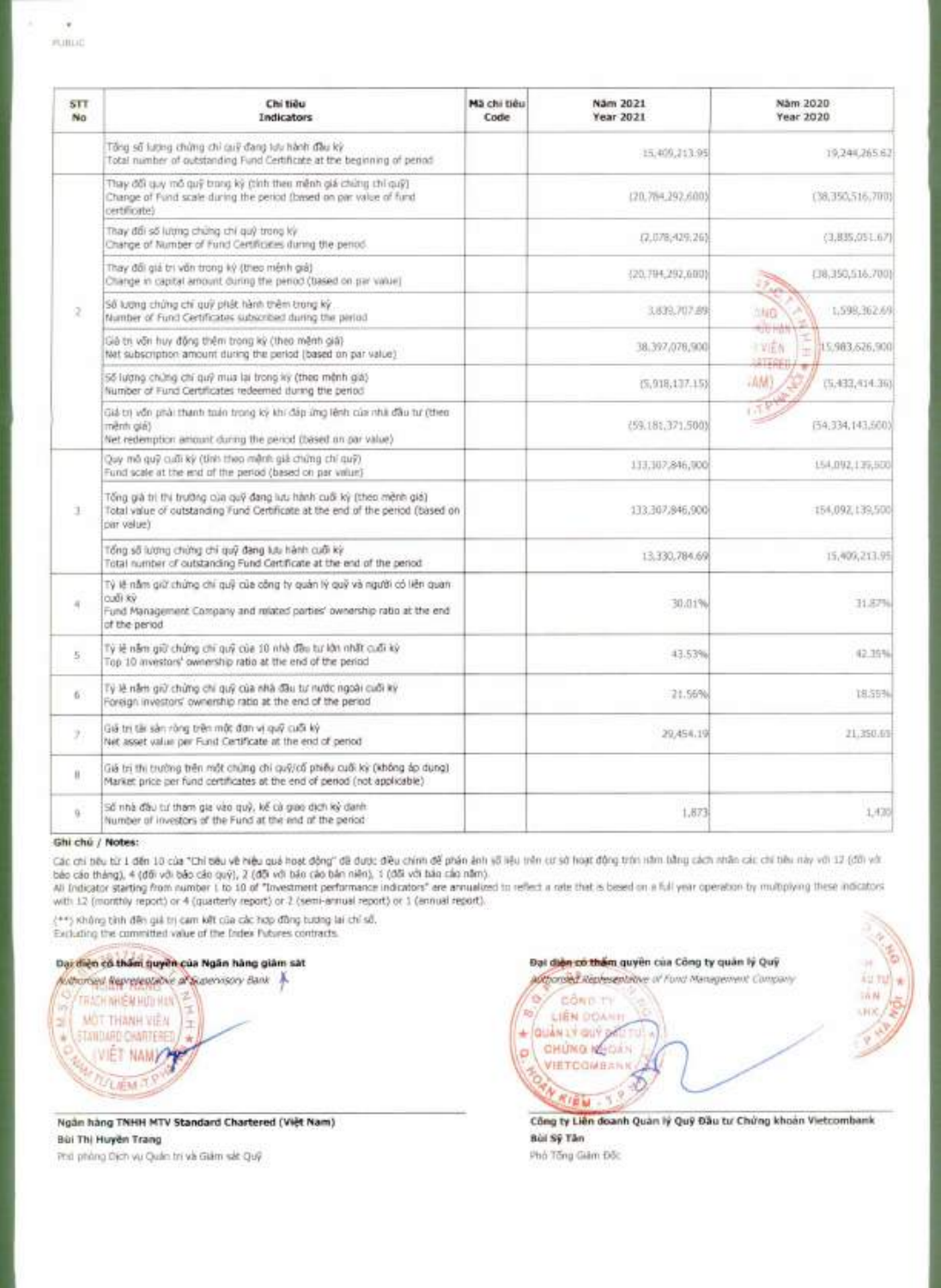

PUBLIC

Phy luc XXVI. Mẫu bảo câu về boạt động của Quỹ Appendix XXVI. Report on Fund's Operation

 $00$ 

dow

 $IFM$ 

CHUNG VIETOO

(Ban bánh kinn theo Thông từ số 98/2020/TT-8TC ngày 16 tháng 11 năm 2020 củi Bộ trường Bộ Tài Chinh về hướng diễn hoạt động và quán lý quý đầu từ chứng khoản) (Issued in association with Circular 98/2020/77-81), dozed 16 November 2020 of the Missine of Finance on pushing the operation and management of the securities investment fundo.

## BÁO CÁO HOAT ĐỒNG ĐẦU TƯ CỦA QUÝ MỚ REPORT ON OPEN ENDED FUND'S INVESTMENT ACTIVITIES

Näm 2021

Tên Công ty quản lý quý: Fund Management Company. Tên ngân hàng giảm sát: Supervising bank: Ten Quy: Pubci name: Ngày lập bào cáo: Reporting Date:

Α.

Công ty Liên doanh Quan lý Quỹ Đầu tư Chứng khoản Vietcombank Vietcombank Fund Management Ngàn hàng TNHH Một thành viên Standard Chartered (Việt Nam) Standard Chartered Bank (Vietnam) Limited Quỹ Đầu tư Cổ Phiếu Hàng Đầu VCBF VCBF Blue Chip Fund(VCBBCF) Ngày 16 tháng 03 năm 2022 16 Mar 2022

BÁO CÁO CHUNG VỀ HOẠT ĐỘNG ĐẦU TƯ CỦA QUY/GENERAL INFORMATION ON FUND'S INVESTMENT ACTIVITIES THEN HE NU CLASS STOLE INCREDIT ON RECKER FEE

| <b>VI</b>           | <b>INONG REPRESENTATION</b> (REPORT ON BROKER FEE                                                                                                                                                            |                                                                                         |                                                                                                                                  |                                                                                                                                 |                                                                                                                                                |                                                                              |                                                                               |
|---------------------|--------------------------------------------------------------------------------------------------------------------------------------------------------------------------------------------------------------|-----------------------------------------------------------------------------------------|----------------------------------------------------------------------------------------------------------------------------------|---------------------------------------------------------------------------------------------------------------------------------|------------------------------------------------------------------------------------------------------------------------------------------------|------------------------------------------------------------------------------|-------------------------------------------------------------------------------|
| 55 thứ<br>tu<br>No. | Tên (mã) các công ty chứng khoản (có                                                                                                                                                                         | Quan he vot                                                                             |                                                                                                                                  | Tỷ lệ giao địch của quỹ tại từng công ty chứng khoản<br>Percentage of transactions value at securities companies                |                                                                                                                                                | Giá dịch vụ giao                                                             |                                                                               |
|                     | giá trị giao dịch vượt quá 5% tổng giá<br>tri giao dịch kỳ báo cáo)<br>Name (code) of securities companies<br>(with transaction value exceeding 5% of<br>the Fund's total transaction value for the<br>year) | công ty quân lý<br>dnA<br><b>Relationship</b><br>with the Fund<br>Management<br>Company | Giá trị giao dịch trong kỳ<br>bão cão của quỹ<br><b>Fund's transaction value</b><br>for the year with each<br>securities company | Tông giá trị giao dịch<br>trong kỳ bảo cáo của<br>$q$ uy $($ ")<br><b>Fund's total</b><br>transaction value for<br>the year (*) | Ty le giao dich cua quy<br>qua công ty chứng khoản<br>trong ký bão cáo<br>Percentage of the Fund's<br>total transaction value for<br>the year. | Giá dịch vụ giao<br>dịch bình quân<br><b>Average transaction</b><br>fee rate | dịch bình quân trên<br>thi truiding<br>Market average<br>transaction fee rate |
| (1)                 | (2)                                                                                                                                                                                                          | (3)                                                                                     | (4)                                                                                                                              | (5)                                                                                                                             | $(6) = (4)/(5)\%$                                                                                                                              | (7)                                                                          | (8)                                                                           |
|                     | Công ty cổ phần chúng khoản MB<br>MB Securities Joint Stock Company                                                                                                                                          | Không liên quan<br>Non related                                                          | 28.973.860.000                                                                                                                   | 204,385,345,000                                                                                                                 | 14.18%                                                                                                                                         | 0.12%                                                                        | $0.00\% - 0.45\%$                                                             |
|                     | Công ty cổ phần chứng khoán SSI<br>551 Securities Corporation                                                                                                                                                | Không liên quan<br>Non related                                                          | 12.938.930.000                                                                                                                   | 204;385,345,000                                                                                                                 | 16.12%                                                                                                                                         | <b>CONTRACT</b><br>0.15%                                                     | $0.00\% - 0.45\%$                                                             |